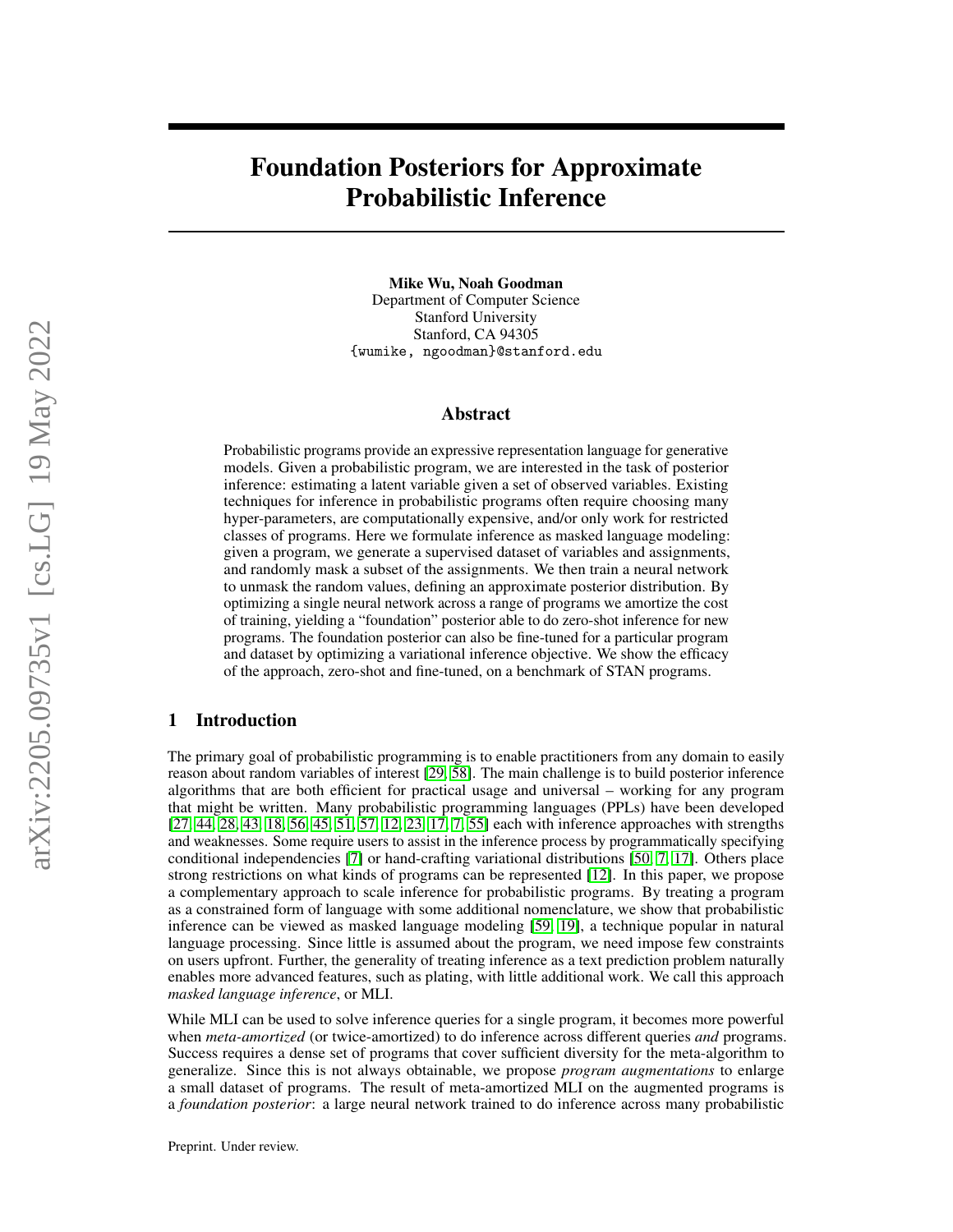<span id="page-1-1"></span>

Figure 1: Masked language inference: treating a probabilistic program as a raw string, a large language model is trained to unmask latent variables conditioned on observed ones.

programs. In experiments, we find the foundation posterior to be capable of both zero-shot inference and variational fine-tuning: given a program from the test set, we can achieve higher quality using the foundation posterior as an initial distribution. Indeed, fine-tuning the foundation posterior gives the best performance, for a wide range of runtimes, for a set of standard STAN programs.

# 2 Background

**Probabilistic Programs** We assume a class of probabilistic programs without loops and such that every line assigns a value to a variable. We note that all finite loops can be "unrolled" into a program without loops. Our constraint primarily disallows probabilistic programs with undecided runtime. Later, we relax this assumption to support loops over conditionally independent variables where unrolling may not be practical. Variable assignment can take many different forms including sampling  $x \sim$  gaussian(z, 1), direct assignment  $x = z$ , and function evaluation  $x =$  sqrt(z). Importantly, we do not constrain what distributions and functions are allowed.

**Approximate Inference** Let  $p(x, z)$  be a joint distribution of latent variables z and observed variables x. An inference query seeks to compute posterior beliefs  $p(z|x) = \left(\frac{p(x,z)}{p(x)}\right)^{n}$  $\frac{p(x,z)}{p(x)}$  which is usually intractable as computing  $p(x) = \int_z p(x, z)dz$  faithfully requires solving a difficult integral.

So, we settle for approximate techniques. Markov Chain Monte Carlo (MCMC) [\[32,](#page-10-7) [24\]](#page-10-8) and variational inference (VI) [\[37,](#page-10-9) [61,](#page-12-0) [8\]](#page-9-2) are two widely used examples. Focusing on the latter, VI introduces a family of tractable distributions Q over the latent variables to find the member  $q^* \in \mathcal{Q}$ that minimizes the Kullback-Leibler (KL) divergence between itself and the exact posterior  $q^*(z)$  =  $\arg \min_{q} KL(q(z)||p(z|x))$ . Once found,  $q^*$  serves as a proxy for the true posterior.

VI as described above finds  $q^*$  for a single observation x but we commonly need to solve multiple inference queries of the same kind but for different values of the observed variables. To amortize [\[26\]](#page-10-10) the computational cost, we learn a single deterministic mapping  $f_{\phi}: X \to \mathcal{Q}$  that predicts (the parameters of the distribution)  $q^*$  as a function of x. When scoring a value z, we often write the expression  $f_{\phi}(x)(z)$  as a conditional distribution  $q_{\phi}(z|x)$ .

To find the function  $f_{\phi}$ , we maximize a lower bound of  $\mathbf{E}_{p(x)} \log p(x)$  using Jensen's inequality to get  $\mathcal{L}_{\text{elbo}}(\phi) = \mathbf{E}_{p(x)} \left[ \mathbf{E}_{q_{\phi}(z|x)} \log \frac{p(x,z)}{q_{\phi}(z|x)} \right]$  where  $p(x)$  is a distribution over the observations.

<span id="page-1-0"></span>For probabilistic programs,  $p(x, z)$  is easy to sample from (by simply executing the program) but difficult to score. In these cases, we apply a useful trick by optimizing  $KL(p||q)$  rather than  $KL(q||p)$ :

$$
\mathcal{L}_{\text{comp}}(\phi) = \mathbf{E}_{p(x)} \left[ \text{KL} \left( p(z|x) || q_{\phi}(z|x) \right) \right] = \mathbf{E}_{p(x,z)} \left[ -\log q_{\phi}(z|x) \right] + \text{constant} \tag{1}
$$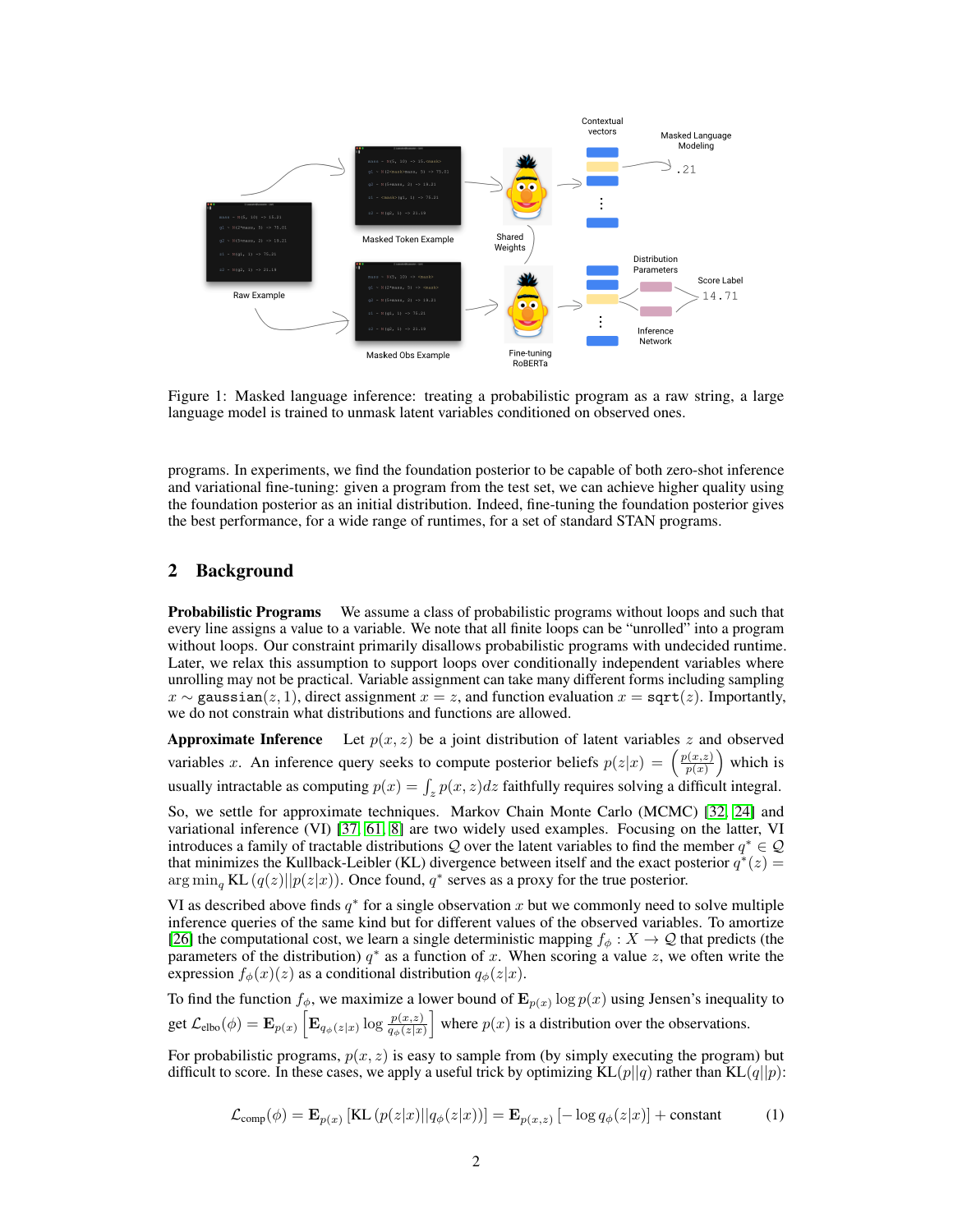Equation [1](#page-1-0) is called compiled inference [\[40\]](#page-11-10). Dropping the constant, the remaining expression is close to a supervised objective: choose the parameters of the distribution  $q(z|x)$  that maximizes the likelihood of  $(x, z) \sim p(x, z)$ , samples from the probabilistic program.

Masked Language Modeling A seemingly unrelated technique is masked language modeling (MLM) [\[19\]](#page-10-6), used widely by large language models like BERT [\[19\]](#page-10-6). The MLM objective is a word prediction task [\[54\]](#page-11-11). Given an input sentence, each token has a probability of being replaced by a special mask token. The model then predicts the original token given the rest of the sentence. In slightly more notation, let  $x = (t_1, \ldots, t_{i-1}, \text{<} \text{mask})$ ,  $t_{i+1}, \ldots, t_n$ ) be a sequence of tokens that form a sentence where the *i*-th token was randomly masked. The label is then just  $y = t_i$ . (This presentation assumes only one token is masked for simplicity whereas in general, multiple tokens can be masked in a single sentence.) Then, the MLM objective is written as  $\mathcal{L}_{\text{mlm}} = \mathbf{E}_{p(x)} [\log p(y|x)]$ where  $\log p(\cdot|\cdot)$  is cross entropy applied to softmax beliefs over the full vocabulary.

# 3 Masked Language Inference

We now connect approximate inference to MLM. Suppose we are given a single probabilistic program; we wish to do inference, but do not know apriori which variables in the program are observed and which are latent. During evaluation, an inquirer might hand you observations for any subset of the variables and present you with inference queries for the remaining unknown variables. To solve this challenge we aim to find a dataset of observed and latent assignments from which we can train a model to perform inference. We leverage the programitself to generate such a dataset. To do this, we edit the program slightly: For every line (which by design must be a variable assignment), we add an annotation with the value that the variable takes for a single execution of the statement. We do this with the syntax variable = expression  $\rightarrow$  value. For instance,  $x \sim$  gaussian(0, 1)  $\rightarrow$  0.132. Unlike most prior PPLs, our program does not include an explicit observe statement. Rather the values annotated on the right side of each arrow is the observation for the variable in the statement. Given a probabilistic program, execute it and annotate each line with assignments. Next, for each line, randomly mask the assignment with some probability. In other words,  $x \sim$  gaussian $(0, 1) \rightarrow$  <mask>. Save this masked program and the true assignments for all masked variables as a single data point. To generate a dataset, we loop this procedure until we have a sufficiently large corpus. Since the masking decision is made independently for each line, we can theoretically generate every possible permutation of observed and latent variables.

## 3.1 Objective

The dataset of programs as described is not far from a natural language corpus used by BERT. If we could use it to teach a model to unmask assignments of latent variables, then that is tantamount to inference. We formalize this intuition into a procedure we call *masked language inference*, or MLI. See Fig. [1](#page-1-1) for an overview. The objective for MLI is a sum of two loss functions: one for traditional MLM and the other to score the true assignment for a latent variable under a posterior distribution parameterized by a neural network. In more detail, given a program  $x = (t_1, \ldots, t_n)$ , we make two versions: for the first  $x_{\text{mlm}}$ , we do what MLM typically does, choosing random tokens in the program string to mask; for the second,  $x_{\text{inf}}$ , we do as described above and randomly mask assignments (the values to the right of the  $\rightarrow$  symbol per line). Note that the two inputs  $x_{\text{min}}$  and  $x_{\text{inf}}$  have different tokens masked.

We use a transformer network  $f_{\theta}: X \to \mathbf{R}^d$  that takes a raw string as input where  $\theta$  are trainable parameters. We compute  $v_{\text{mlm}} = f_{\theta}(x_{\text{mlm}})$  and  $v_{\text{inf}} = f_{\theta}(x_{\text{inf}})$ , both of which are a sequence of contextual vector embeddings  $v = (v_1, \ldots v_n)$ , one for each token. For each masked index i, we perform two actions, one for each input. For MLM, we have a classification head  $g_{\theta} : \mathbf{R}^d \to |V|$ (e.g. a linear layer) that maps a vector  $v_{\text{mlm}}[i]$  to a probability for each token in the vocabulary V. For inference, we have an *inference head*  $h_\theta: \mathbf{R}^d \to \mathcal{Q}$  that maps a vector  $v_{\inf}[i]$  to an approximate posterior distribution  $q(t_i|x_{\text{inf}})$  in the family  $\mathcal Q$  for the latent variable corresponding to token  $t_i$ . For continuous variables, a common choice for Q is the Gaussian family, in which the network  $h_{\theta}$  would return two vectors representing the mean and standard deviation. Alternatively, if the latent variable is binary, we might choose the family Q to be Bernoulli where  $h_{\theta}$  returns a probability vector. The choice of distribution is flexible as long as scoring is differentiable (though sampling need not be).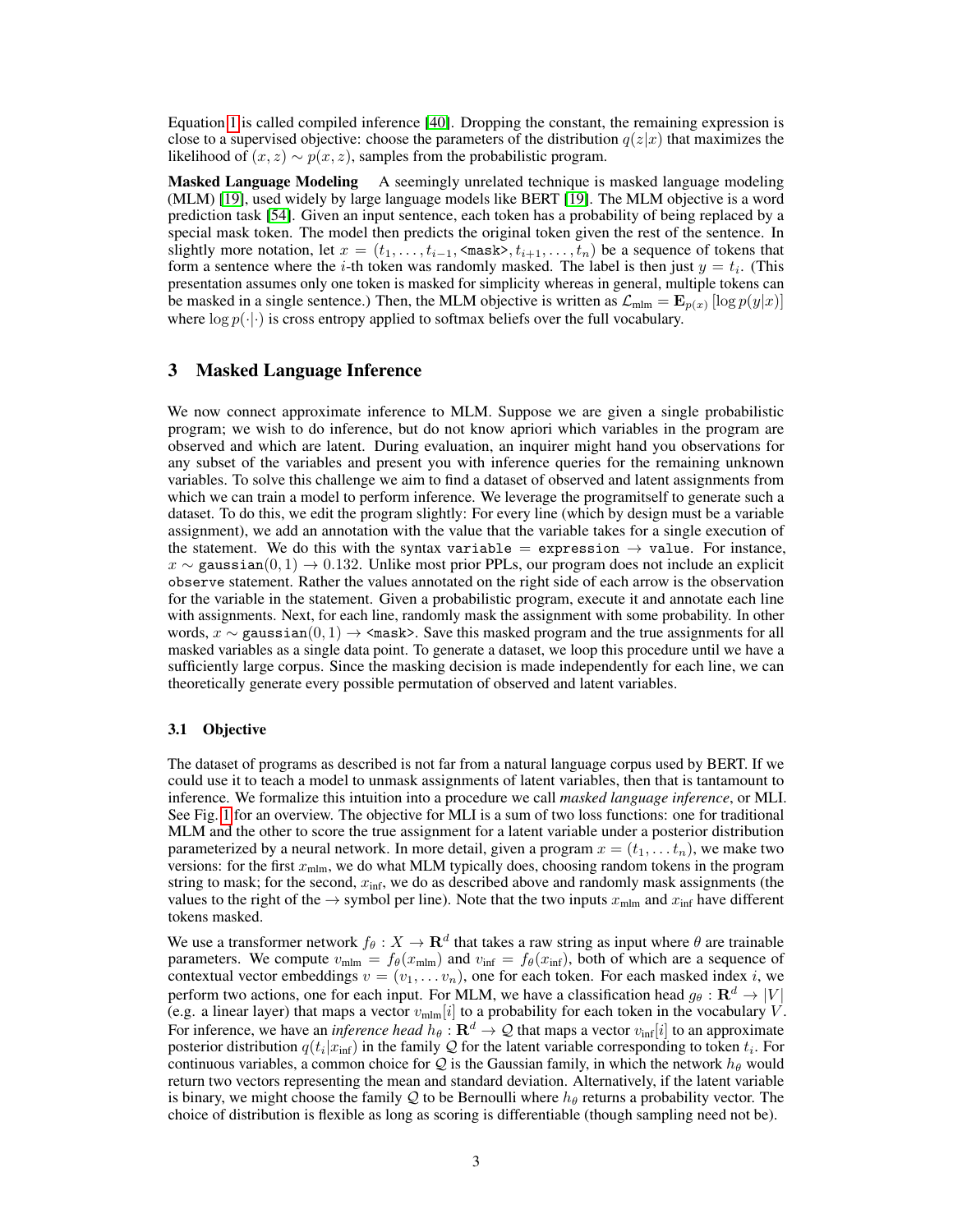| Program      | <b>Test Set Evaluation</b> |                                                               | Ablation: No MLM   |                                                               |
|--------------|----------------------------|---------------------------------------------------------------|--------------------|---------------------------------------------------------------|
|              |                            | $\log p(z x)$ var $\left\{\log \frac{p(x,z)}{q(z x)}\right\}$ |                    | $\log p(z x)$ var $\left\{\log \frac{p(x,z)}{q(z x)}\right\}$ |
| Latent       | $-1.538 + 0.1$             | $1.895 + 1.1$                                                 | $-3.740_{\pm0.2}$  | $1.059e4_{\pm 91}$                                            |
| Clustering   | $-3.406 + 0.4$             | $1.097 \pm 0.6$                                               | $-8.037_{\pm 3.1}$ | $5.415e3 + 5e3$                                               |
| Hierarchical | $-3.268_{\pm0.1}$          | $119.2 + 60$                                                  | $-7.088 + 0.8$     | $5.162e9 + 2e9$                                               |
| Multi-level  | $-3.359_{\pm 0.5}$         | $131.3 + 31$                                                  | $-8.363_{\pm 0.7}$ | $3.219e8 + 2e8$                                               |
| Milky way    | $-2.896 + 0.2$             | $66.09 + 44$                                                  | $-5.619_{\pm0.2}$  | $1.147e6 + 1e6$                                               |
| Rosenbrock   | $-1.827_{\pm0.1}$          | $6.673{\scriptstyle \pm3.9}$                                  | $-4.505 + 0.1$     | $4.252e5 + 2e5$                                               |

Table 1: Masked Language Inference on a suite of probabilistic programs. For each program, a test set is built using 1 000 new executions with randomly masked assignments. We measure the average quality of inferring these masked values. We show averages over  $3$  runs.

In summary, the MLI objective is:

<span id="page-3-0"></span>
$$
\mathcal{L}_{\text{mli}}(\theta) = \mathbf{E}_{(x_{\text{mlm}}, x_{\text{inf}}) \sim p(x)} \left[ \log p(t_{\text{mlm}} | x_{\text{mlm}}) + \alpha \cdot \log p(t_{\text{inf}} | x_{\text{inf}}) \right]
$$
(2)

where  $\alpha$  is a weight balancing the two losses, and  $t_{\text{mlm}}$ ,  $t_{\text{inf}}$  are masked tokens. While Equation [2](#page-3-0) only masked a single token per loss, in practice we randomly mask 15% of tokens in  $x_{\text{min}}$ , and mask 15% of assignments in  $x_{\text{inf}}$ . This can be maximized with stochastic gradient descent.

#### <span id="page-3-2"></span>3.2 Toy Experiments

To build intuition and demonstrate efficacy, we consider six probabilistic programs used in prior work [\[13\]](#page-9-3). These programs implement popular models like Gaussian mixture models, hierarchical latent variable models, astronomical models, and incorporate library imports like the Rosenbrock function whose code is not specified in the program. We recommend the reader refer to Section [A.2](#page-14-0) for details. While these programs are simple, they specify wide prior distributions that result in high sample diversity over repeated executions, which should make the MLI task more challenging.

Evaluation Metrics We build a test set with 1,000 new executions of the program not used in training and randomly mask assignments. This set is held constant across runs and ablations. We evaluate performance with two metrics. First, we compute log probability of unmasked assignment under the approximate posterior specified by the model, averaged over all masked tokens per execution and all test executions. The larger this value is, the better the inference.

Second, we compute the variance of the log importance weights (IW), as in [\[64\]](#page-12-1). Since the approximate posterior  $q$  acts as an importance distribution estimating the true posterior, we measure the quality by the variance of  $\frac{p(x,z)}{q(z|x)}$ , where lower variance is more desirable. If  $q(z|x) = p(z|x)$ , the importance weight would be a fixed constant, meaning zero variance.

<span id="page-3-1"></span>

Figure 2: Graphical model representations for the 'Independent Gaussians' (a), 'Conditional Independence' (b), and 'Common Effect' (c,d) programs.

Results Table [4](#page-16-0) reports the performance on the six programs. We observe large probabilities (log close to 0) and small variance of log IW, which suggests good generalization of inference to new sample values. As a baseline, we include an ablation to MLI by removing the MLM term, which amounts to training the inference head only. We find smaller log probabilities (every log point is a significant difference) and much larger variance. Together, this suggests that the MLM term is important for generalization, likely as it helps the neural network understand program structure. For analysis on the distribution of variances, see Section [A.2.](#page-14-0)

#### 3.3 Visualizing Attention Maps

Prior works [\[6,](#page-9-4) [60,](#page-12-2) [1,](#page-9-5) [14\]](#page-9-6) using transformer networks in natural language have re-purposed the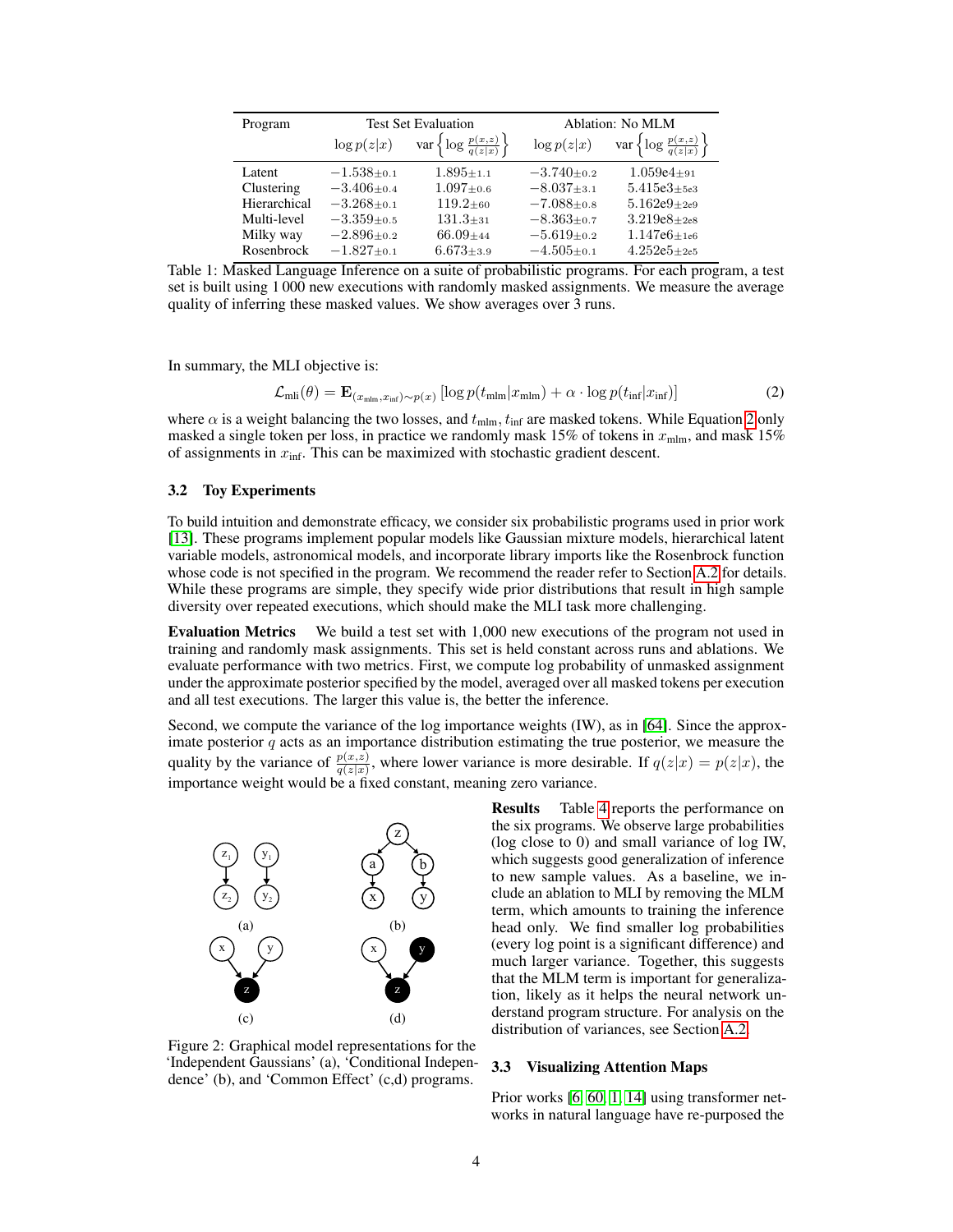attention weights in the later layers as an mech-

anism to introspect model logic. In a similar vein, we leverage attention weights to approximate a dependency graph between random variables in the problem.

Datasets We study simple probabilistic programs that exhibit independence and conditional independence between random variables. First, in Figure [2\(](#page-3-1)a),  $z_1$  and  $y_1$  are two independent Gaussian variables. We should expect independence between the sets  $\{y_1, y_2\}$  and  $\{z_1, z_2\}$ . Second, in Figure [2\(](#page-3-1)b), we design a graphical model with a Bernoulli random variable z, and pick a and b using if statements to be conditionally independent given z. We add two Gaussian variables x and y that independently add noise around a and b, i.e.  $x \sim \mathcal{N}(a, 1)$ . Finally, in Figure [2\(](#page-3-1)c,d), we create a common effect model with two potential causes: choose  $x$  and  $y$  to be independent Bernoulli variables, and set z to be 1 if x or y else 0. We expect  $p(x|z, y)$  to differ meaningfully from  $p(x|z)$ .

<span id="page-4-0"></span>

Figure 3: Heatmaps of attention norms for 'Independent Gaussians', 'Conditional Independence', and 'Common Effect' programs. On the y axis, we show which variable has its assignment masked. On the x axis, we list all program variables. The brighter the color, the larger the weight.

Results We report metrics similar to Table [4](#page-16-0) for these programs in Section [A.3.](#page-15-0) Here, we instead visualize attention: Suppose a single assignment in a program is masked. We first compute the  $L_2$ norm over contextual vectors from the last layer for all tokens in the program. Next, we segment the norm sequence by program line, and compute the average norm per segment. Since each line is associated with a variable declaration, we can treat the average norm for a line as the "attention" the network is paying to this variable when inferring the masked variable. We hypothesize that this measure will be correlated to the dependency between the two variables.

Figure [3](#page-4-0) shows the heatmap of attention norms for the three programs. For subplots (a) and (b), we mask each variable's assignment one at a time. The y-axis shows which variable is masked. In the 'Independent Gaussians' program, the model approximates the independence between  $\{z_1, z_2\}$  and  $\{y_1, y_2\}$ . For instance, in the first row of (a), when unmasking  $y_1$ , we see the network upweights the tokens corresponding to  $y_1$  and  $y_2$ , but downweights the tokens for  $z_1$  and  $z_2$ . The other rows show a consistent pattern. While it may seem peculiar at first for the model to pay attention to  $y_1$  when unmasking  $y_1$ , we note that this is important for the model to understand what kind of variable  $y_1$  is. Similarly, in the 'Conditional Independence' program, the model approximates the independence between  $\{a, x\}$  and  $\{b, y\}$  given z. Looking at the first row, we see that unmasking a focuses on variables x and z and downweights b and y. Finally, in subplot (c), the y-axis shows which variables are observed rather than which are masked, for clarity. The bottom row plots attention weights if we observe both z and y whereas in the top row, we only observe z. We see a stark contrast: in the bottom, the weights are roughly uniform; on top, the model gives little weight to  $y$  to unmask  $x$ .

# 4 Meta-Amortized Inference

Rather than restrict to a single program, we wish to use MLI to do *meta-amortized inference*, or zero-shot inference across programs. Given a dataset of programs for training, how well can we do inference out-of-the-box for a new, unseen program? We assume this novel program is within the same meta-distribution as the training set of programs; otherwise the problem is unsolvable.

## 4.1 Program Augmentations

From prior work [\[30,](#page-10-11) [16,](#page-9-7) [13\]](#page-9-3), we know that the meta-training set must be crafted carefully for meta-amortized inference to perform well: the model must see enough programs that 'span' the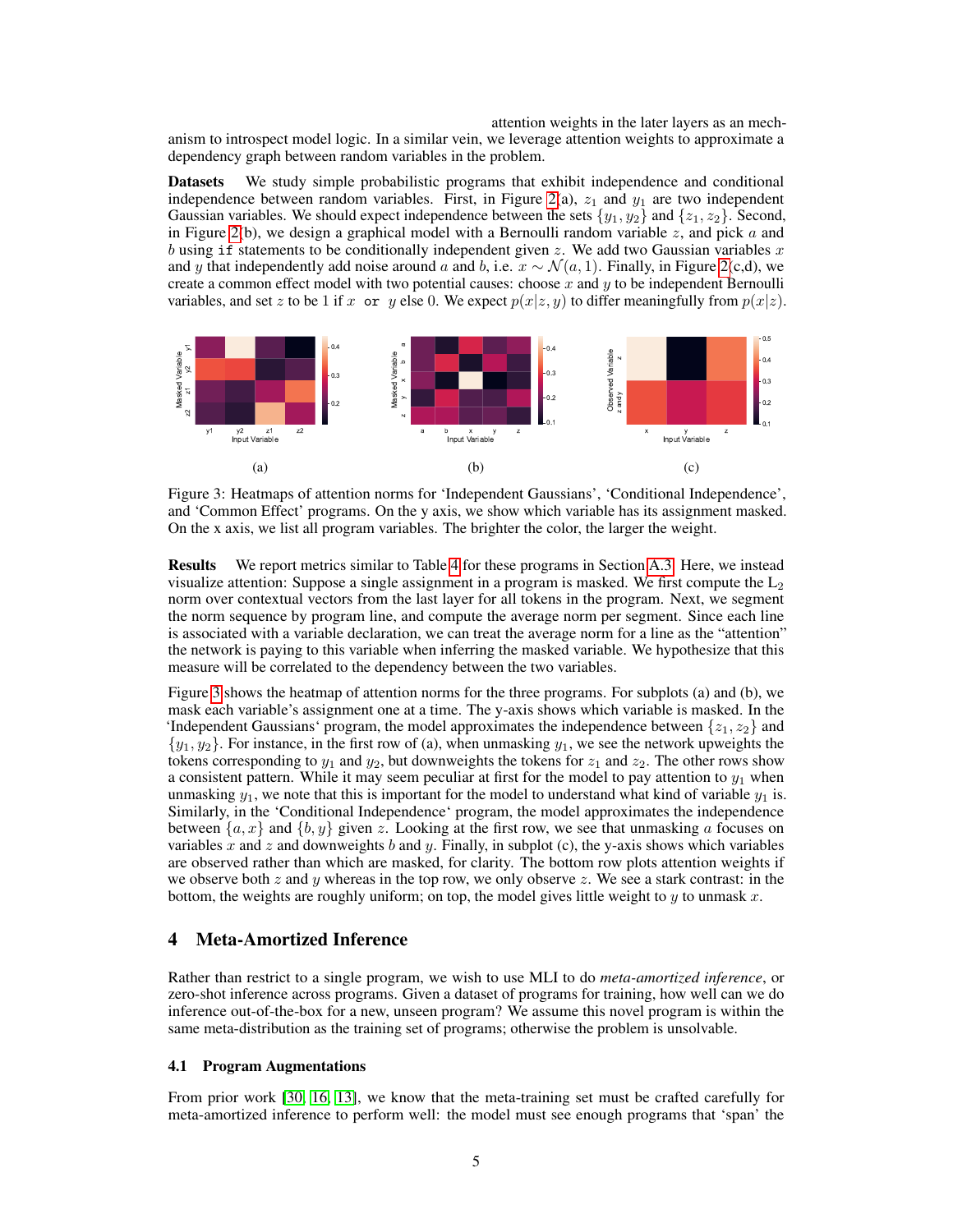program space to be able to generalize to new programs from the meta-distribution. Collecting such a dataset for probabilistic programs is unfeasible. Instead, we propose a set of *program augmentations*, inspired by data augmentations, to enlarge a small set of programs. The hope is that the larger dataset provides enough coverage to generalize to a new test program. We propose the following augmentations family, which can be recursively stacked on each other:

Fuzz Function Replaces a primitive function or distribution with a randomly sampled function or distribution. Replacements are constrained to have the same number of arguments as the original function. For example, the program  $z =$  rosenbrock $(a, b)$  might be augmented to  $z \sim \mathcal{N}(a, \overline{b})$ .

Fuzz Constant Constants are replaced by newly sampled constants from known prior distributions. For example,  $r \sim \mathcal{N}(0, 1)$  becomes  $r \sim \mathcal{N}(0.1, 0.9)$ .

Line Swaps Swaps two independent program lines such that the dependency graph between random variables is unchanged. For example, a program with three lines  $u \sim \mathcal{N}(0, 1)$ ;  $v \sim \mathcal{N}(1, 1)$ ;  $r = u+v$ could be augmented to  $v \sim \mathcal{N}(1, 1); u \sim \mathcal{N}(0, 1); r = u + v$  but it would not be possible to swap the third line with any other given the dependency of  $u$  and  $v$  on  $r$ .

Cut and Glue Replace the usage of a variable with another variable already defined in the program. Note that this augmentation changes the dependency graph. For example,  $u = a + b$ ;  $v =$  sqrt $(u)$ could become  $u = a + b$ ;  $v =$  sqrt(b) where b is defined earlier in the program.

Create and Use Creates a new random variable and uses it in lieu of another variable or constant in the right-hand side of an expression. Note that this augmentation introduces a new random variable. For example,  $u = a + b$ ;  $v = \text{sqrt}(u)$  could become  $u = a + b$ ;  $r \sim \mathcal{N}(0, 1)$ ;  $v = \text{sqrt}(r)$ .

Given that many of these augmentations meaningfully change the program by removing, editing or adding random variables, repeated applications of random augmentations can create novel programs in structure and content. In practice, not all augmentations when compounded result in legitimate programs. For instance, the augmentation rosenbrock $(1, -1) \rightarrow N(1, -1)$  by fuzz function is ill-defined. We perform rejection sampling and discard improper programs.

# 4.2 Toy Experiment with Augmentations

To test program augmentations, we revisit the six programs from Section [3.2.](#page-3-2) However, now we use five of them for meta-training, and hold out the "Rosenbrock" program for meta-test. We apply up to five random program augmentations to each program in both sets to create the training and test splits. Note that the test inputs are all derived from a novel program unseen by the model in training. This is a much more difficult generalization problem than prior experiments. As an important caveat, we assume knowledge of which external functions might be used. In the 'Rosenbrock' program, we use the rosenbrock external function. We assume access to this when augmenting programs in the meta-training set such that rosenbrock may appear in training programs.

<span id="page-5-0"></span>Results We report results in Table [2.](#page-5-0) The top row shows the log likelihood and the variance of importance weights for MLI. The second row shows an ablation without augmentations (where we generate a dataset of equivalent size by re-executing programs as we did in Section [3.2\)](#page-3-2). We observe a 100x improvement with augmentations, suggesting better generalization to unseen programs.

| Model               | <b>Test Set Evaluation</b> |                                                 |  |
|---------------------|----------------------------|-------------------------------------------------|--|
|                     | $\log p(z x)$              | var $\left\{\log \frac{p(x,z)}{q(z x)}\right\}$ |  |
| ML J                | $-8.160 + 4.5$             | $15.10 \pm 9.6$                                 |  |
| MLI - Augmentations | $-246.6 + 98$              | $355.9 + 37$                                    |  |
| $MLI + Finetuning$  | $-5.727 \pm 4.0$           | $16.06 \pm 7.2$                                 |  |
| Random + Finetuning | $-42.54 +89$               | $784.9 + 242$                                   |  |

Table 2: Meta-Amortized Masked Language Inference over a suite of probabilistic programs. A test set of 1,000 programs are constructed using random augmentations on a held-out program.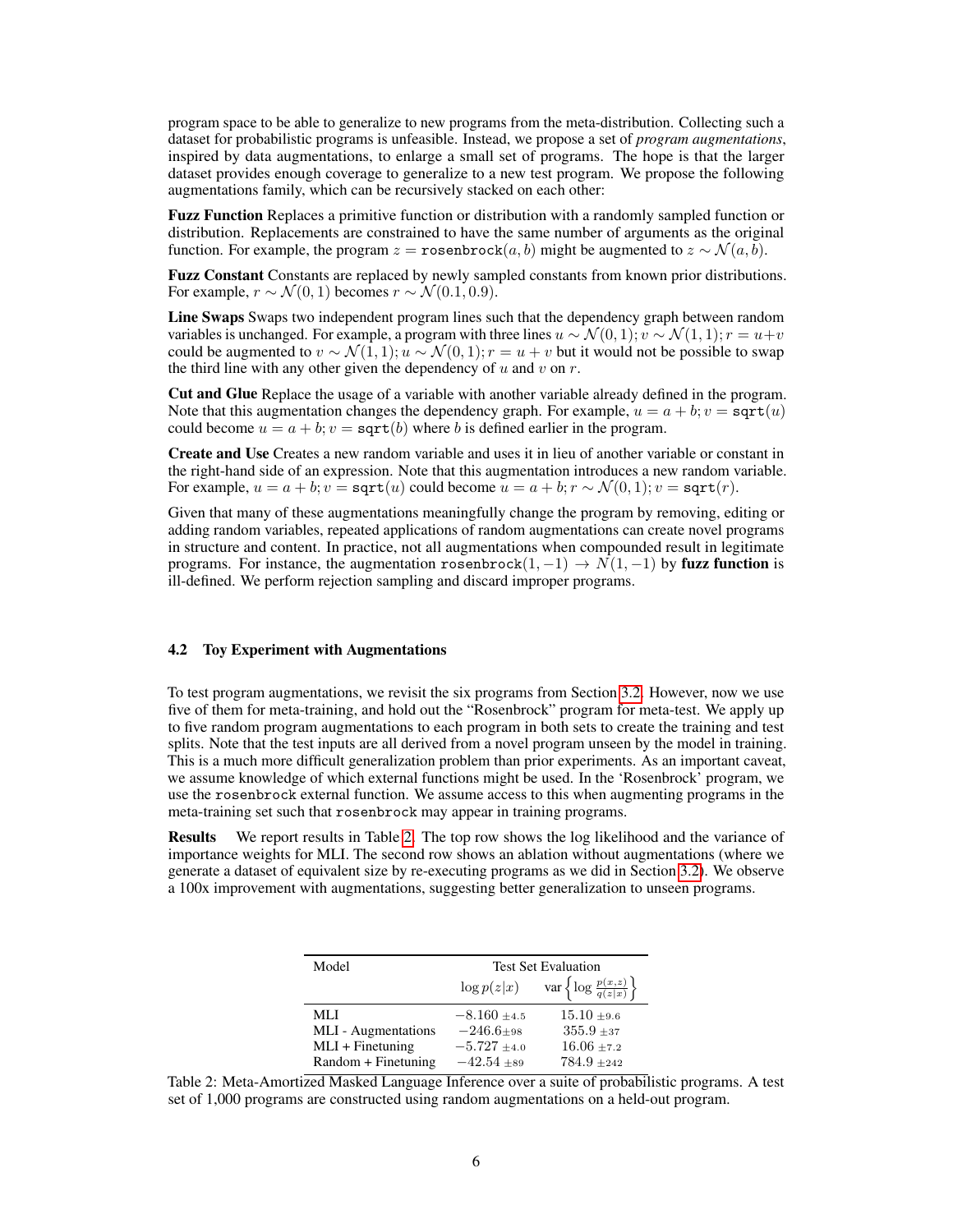# 5 Variational Finetuning

So far we have only studied "zero-shot" inference where an amortized inference model, given a new program, must do inference without any new computational expense. In more realistic scenarios, where test programs can look quite different than the training set, obtaining high quality inference in a zero-shot manner can be challenging. In this case, we propose to finetune our pretrained inference model using stochastic variational inference, or SVI [\[35,](#page-10-12) [48,](#page-11-12) [39\]](#page-11-13).

More specifically, fix a test program  $x^*$  that we would like to do more high quality inference for. Suppose  $x^*$  has n observed data points  $d_1, \ldots, d_n$ , and m latent variables we want to estimate  $z_1, \ldots z_m$ . Further, we are given  $\hat{\theta}$ , the parameters obtained from optimizing MLI on a pretraining dataset of programs. Since the composed functions  $f \cdot h : X \to \mathcal{Q}$  map a probabilistic program to an approximate posterior, we define the shorthand  $q_{\hat{\theta}}(z_{1:m}|d_{1:n}) = h(f(x^*))$ .

We can optimize the evidence lower bound, which we recall is:

<span id="page-6-0"></span>
$$
\theta^* = \arg \max_{\theta \in \Theta} \mathcal{L}_{\text{elbo}}(\theta) = \arg \max_{\theta \in \Theta} \mathbf{E}_{z_{1:m} \sim q_{\theta}(z_{1:m} | d_{1:n})} \left[ \log \frac{p(d_{1:n}, z_{1:m})}{q_{\theta}(z_{1:m} | d_{1:n})} \right]
$$
(3)

Since we are not amortizing over programs in this finetuning step, Equation [3](#page-6-0) does not contain a second expectation over programs. That is,  $z_{1:m}$ ,  $d_{1:n}$  are the specific variables from  $x^*$ . We initialize  $\theta = \hat{\theta}$  to leverage pretrained weights. Note  $p(\ldots)$  has no trainable parameters but acts as a likelihood scaling term for different values of  $z_{1:m}$  and thus, cannot be dropped.

Results In Table [2,](#page-5-0) we include an ablation comparing the generalization of inference with and without fine-tuning. We fine-tune the inference network (from MLI pretraining), optimizing Equation [3](#page-6-0) separately for each program for 1,000 iterations. As a baseline, we also finetune the network from a random initialization. We observe that fine-tuning MLI further improves log probability by roughly 2 log points with comparable IW variance. On the other hand, fine-tuning from scratch results in poor performance, highlighting the importance of pretraining.

**Plating** In many applications of probabilistic inference, we have a dataset of observations that can be thousands of entries or more. We would like to make inference queries given all entries but naive unrolling is unscalable. Instead, we extend MLI to support 'for' loops over conditionally independent variables. To do so, we will implement a form of *minibatching* in our inference algorithm.

<span id="page-6-1"></span>Figure [4](#page-6-1) shows such a plating example. In the left program, we see 10 observations  $d_1, \ldots, d_{10}$ such that  $d_i \sim$  gaussian $(x, 1)$  where x is outside of the plate. But suppose 10 examples are too many to unroll. In the program on the right, we replace the 'for' loop with a plate(n) token where the argument  $n$  specifies the number of total iterations. Within the plate, we unroll two randomly subsampled iterations  $i \in \{1, 4\}$ . For multiple executions of this program, the iterations within the plate change, just like minibatching in neural network training. From the perspective of the transformer, this change does nothing more than add a new token to the vocabulary.



Figure 4: Example of plating within MLI. There is a special plate token that specifies the total number of observations, n. This defines a scope with a minibatch of  $k \ll n$  observations.

Why does this work? Consider computing the program density  $p(x, d_1, \ldots, d_n)$ . This can be rewritten as  $p(x)p(d_1, \ldots, d_n|x)$  of which the first term is a given. To compute the second term, observe that  $d_1, \ldots, d_n$  are conditionally independent on x. So,  $p(d_{1:n}|x) = \prod_{i=1}^n p(d_i|x)$ . Now:

<span id="page-6-2"></span>
$$
\log p(d_{1:n}|x) = \sum_{i=1}^{n} \log p(d_i|x) \approx \frac{n}{k} \sum_{j \in \text{minibatch}} \log p(d_j|x)
$$
 (4)

where the minibatch is of size  $k \ll n$ . We can make an unbiased (but higher variance) estimate of the full conditional distribution (and hence, the program density) using a small minibatch.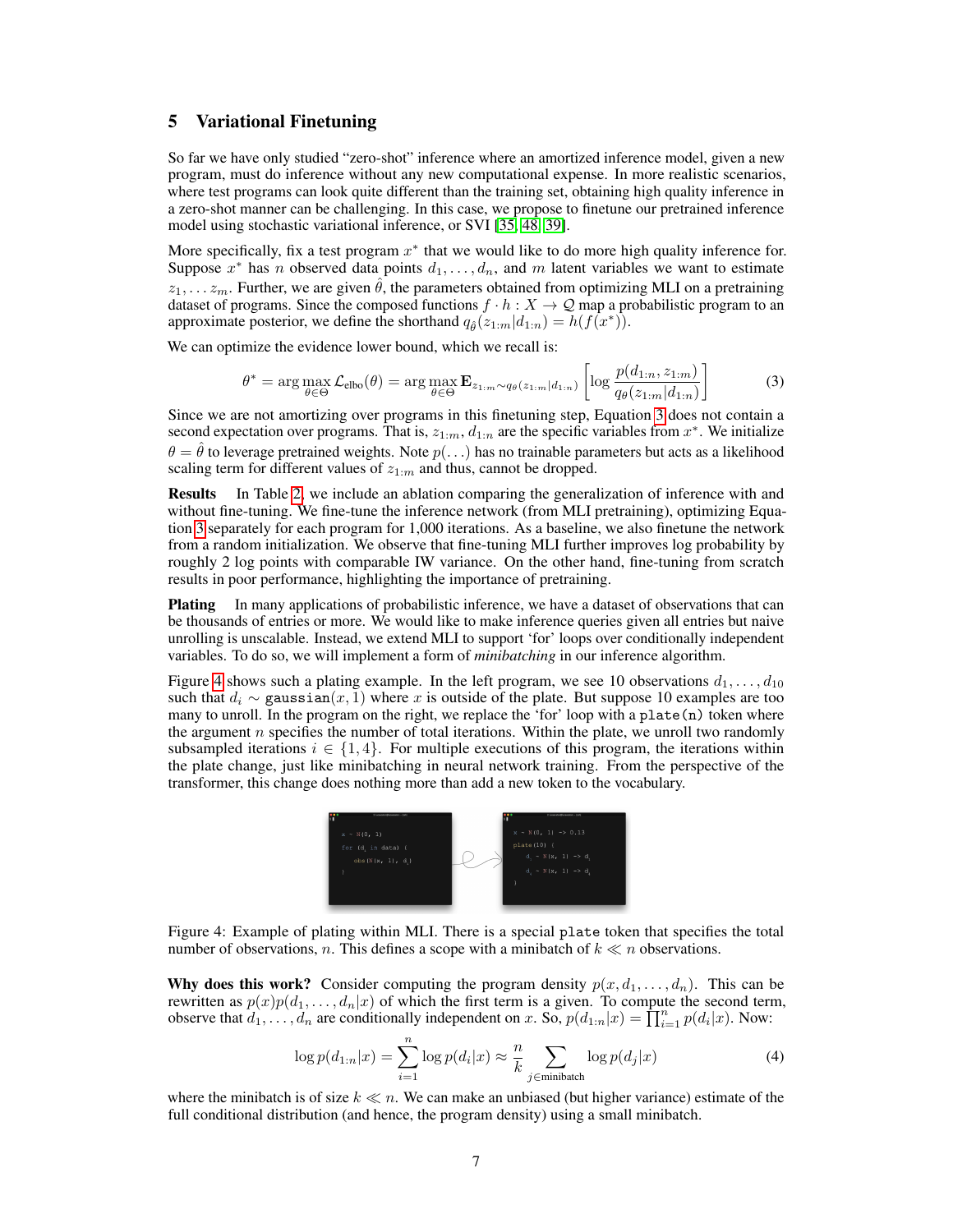In the Appendix (Section [A.7\)](#page-16-1), we demonstrate plating on an item response theory (IRT) [\[21,](#page-10-13) [31,](#page-10-14) [49,](#page-11-14) [62,](#page-12-3) [63\]](#page-12-4) model, a popular probabilistic program. In the next section, we will leverage plating use MLI on a bank of real world probabilistic programs with thousands of observations each.

# 6 Foundation Posterior

The relationship between MLI and variational fine-tuning is reminiscent of pretraining and downstream tasks, as popularized by self-supervised learning [\[19,](#page-10-6) [15\]](#page-9-8). Inspired by foundation models [\[9\]](#page-9-9), we propose to frame the result of MLI as a *foundation posterior* that can be finetuned downstream using SVI to perform inference for a wide array of probabilistic programs. The goal is to pay a large one-time cost in training a "general" inference model which may not be adequate for inference in all settings, but can be quickly adapted to new datasets with low cost. To demonstrate the foundation posterior, we meta-amortize inference over a set of standard Stan [\[12\]](#page-9-0) programs from PosteriorDB [\[42\]](#page-11-15), a benchmark dataset for evaluating inference algorithms [\[4,](#page-9-10) [5,](#page-9-11) [65,](#page-12-5) [66,](#page-12-6) [20\]](#page-10-15).

Setup We hold out three programs from PosterioDB for evaluation, and optimize the foundation posterior on the remaining set. (Programs containing HMMs were removed as we are currently unable to support that graph structure.) Plating with minibatches of size 5 is used for all programs to fit observations within the transformer's 512 token limit. After pretraining, we optimize Equation [4](#page-6-2) for each test program individually, varying the number of steps of fine-tuning across 0 (zero-shot), 10, 100, and 1000. As baselines, we use CmdStanPy to run Stan-native NUTS and ADVI. For NUTS, we vary the number of mixing steps between 10 and 10k; for ADVI we vary the number of iterations between 100 and 1M. Each program comes with 10k pre-computed posterior samples fit using long runs of expert-tuned NUTS in Stan, constituting the gold standard. To evaluate inference quality we draw 10k samples and perform a hypothesis test between the gold and drawn samples. If the p-value is high, we conclude the two sets of samples are likely from the same distribution.

<span id="page-7-0"></span>

Figure 5: Comparisons of MLI to native inference methods in the Stan programming language, such as NUTS or ADVI. For any inference algorithm, we draw samples from the posterior and compute similarity to ground-truth posterior samples through a Kolmogorov-Smirnov test.

Results Figure [5](#page-7-0) reports results on held-out Stan programs. We plot the cost of inference computation (wall-clock time) on the x-axis in log-seconds. For MLI, we sum the cost of fine-tuning and the cost of forward passes to sample. For NUTS and ADVI, we ignore the cost of compilation, measuring mixing time and optimization time, respectively. On the y-axis, we plot the p-value. A better inference algorithm would bias towards the top left corner, achieving a higher p-value at lower cost. Each point in the plot represents a setting – we redo inference with different finetuning steps or mixing steps, etc. Each line groups together a single inference algorithm.

First, observe that ADVI in Stan performs poorly (p-value  $< 0.5$ ) despite being cheap. In the KidIQ program, it is unable to surpass a p-value of 0, suggesting poor posterior samples. Second, we see that NUTS is computationally expensive but converges to a p-value of 1 in all cases, as expected since the gold samples are derived from NUTS. We observe foundation posterior to achieve a compromise between the two: it is cheaper than HMC but achieves higher inference quality than ADVI in Stan. The left-most point in the MLI curve represents zero-shot inference, which we find comparable to ADVI despite the latter training for up to 1M steps. Finally, the gray line shows an additional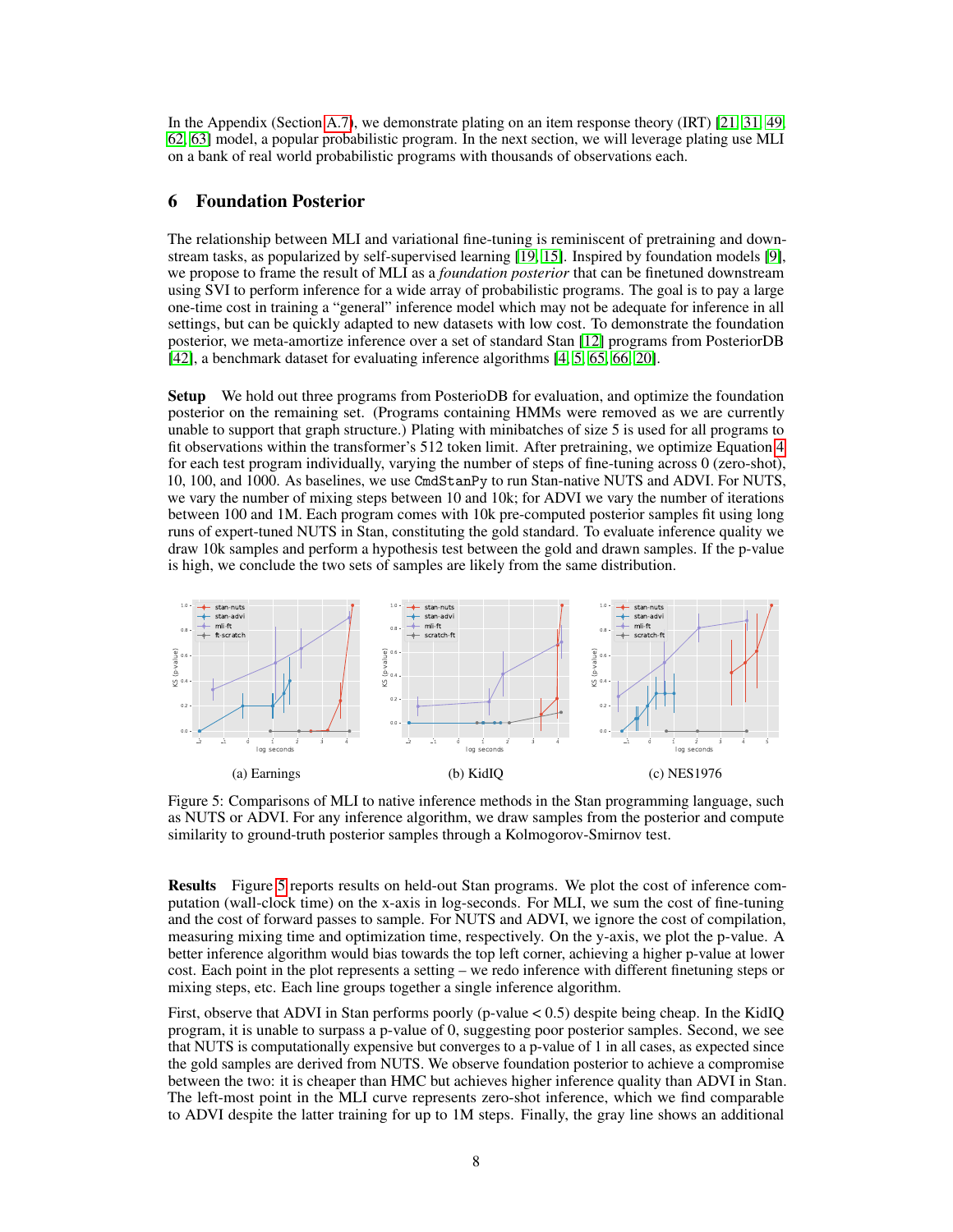baseline where we finetune a transformer from scratch. We observe that initializing from a foundation posterior is critical to good inference.

# 7 Related Work

**Amortized Inference** Traditionally, an inference query  $q(z)$  is solved for a single assignment of the observed variable  $x$ . However, in many applications, we may be interested in solving the same inference query for many observations  $x_1, x_2, \ldots, x_n$ . Re-solving the same inference query from scratch for all n related queries seems wasteful. Amortized inference [\[26,](#page-10-10) [53\]](#page-11-16) was proposed as a more efficient alternative by learning a function  $q(z|x)$  that maps a observed assignment x to a distribution over the latent variable  $z$ . In doing so, we "amortize" the cost of inference with a large one-time cost in defining q, after which an inference query can be solved with a single function application. Without amortization, the foundation posterior would not be a very efficient inference algorithm.

Meta-Inference Meta-learning has been used to do inference amortized over both queries and a family of generative models [\[16,](#page-9-7) [30,](#page-10-11) [36\]](#page-10-16). These works have shown that "meta-amortized" inference can generalize well within the family of models it was trained on, even members of the family not explicitly seen in training. The foundation posterior is a meta-amortized algorithm trained with masked language inference. Unlike prior works, we not only evaluate zero-shot inference but also the ability to serve as an effective starting point for further fine-tuning.



Figure 6: Distribution of R-hat scores over 100 executions of the 'Latent' program when using the approximate posterior (red) versus the prior (orange). Averages are the dotted lines.

Most relevant to our work is a meta-learning approach [\[13\]](#page-9-3) that builds a white-box inference algorithm by matching every step in a probabilistic program with neural network whose role is to "invert" it. Foundation posteriors trade explainability for flexibility. Our approach is not white-box: inference is performed by a single black box neural network. In return, our approach assumes no structure: it treats the program as nothing more than a string, making its generalization capacity greater than the approach in [\[13\]](#page-9-3). We view these two methods as optimizing for distinct properties.

Foundation Models Foundation models [\[9\]](#page-9-9) are a blanket term for large unsupervised models that map data to representations. Examples include ResNet [\[33\]](#page-10-17) in computer vision, BERT [\[19\]](#page-10-6) and GPT [\[10,](#page-9-12) [47\]](#page-11-17) in natural language, Wav2Vec [\[52,](#page-11-18) [3\]](#page-9-13) in speech, and CLIP [\[46\]](#page-11-19) and Data2Vec [\[2\]](#page-9-14) in multimodal applications. Foundation models are treated as frozen backbones whereupon a small portion is finetuned for a downstream task. Our motivation for the foundation posterior is precisely this: learn a good posterior "initialization" that can be quickly finetuned for downstream inference.

# 8 Discussion

**Limitations** First, optimizing transformer networks is computationally costly, requiring accelerated hardware. For practitioners simply interested in a small set of inference queries, it is simpler to use MCMC or VI. Second, MLI as described is not sufficient for all programs: in PosteriorDB, classes of graphical models like HMMs are difficult to represent as text. Third, our approach, being reliant on deep learning, is limited in its explainability. In the case that inference fails, we are unable to reason about the root cause. Finally, the success of foundation models [\[9\]](#page-9-9) is largely predicated on large datasets with millions of entries. Unfortunately, we do not know of any large collections of probabilistic programs other than PosteriorDB, which in comparison, is of modest scale.

**Future Work** Future work could investigate foundation posteriors that act as proposal distributions for MCMC-based methods. As a first step, we run Metropolis Hastings on one of the six toy programs, and compute R-hat [\[25\]](#page-10-18). We achieve a score of  $1.011 (\pm 0.009$  over 100 test programs) when using the foundation posterior as the proposal compared to  $1.043 \ (\pm 0.059)$  when using the prior distribution. Best practice deems a chain sufficiently mixed if R-hat is less than 1.05. More analysis is needed to better understand the efficacy of foundation posteriors in this context.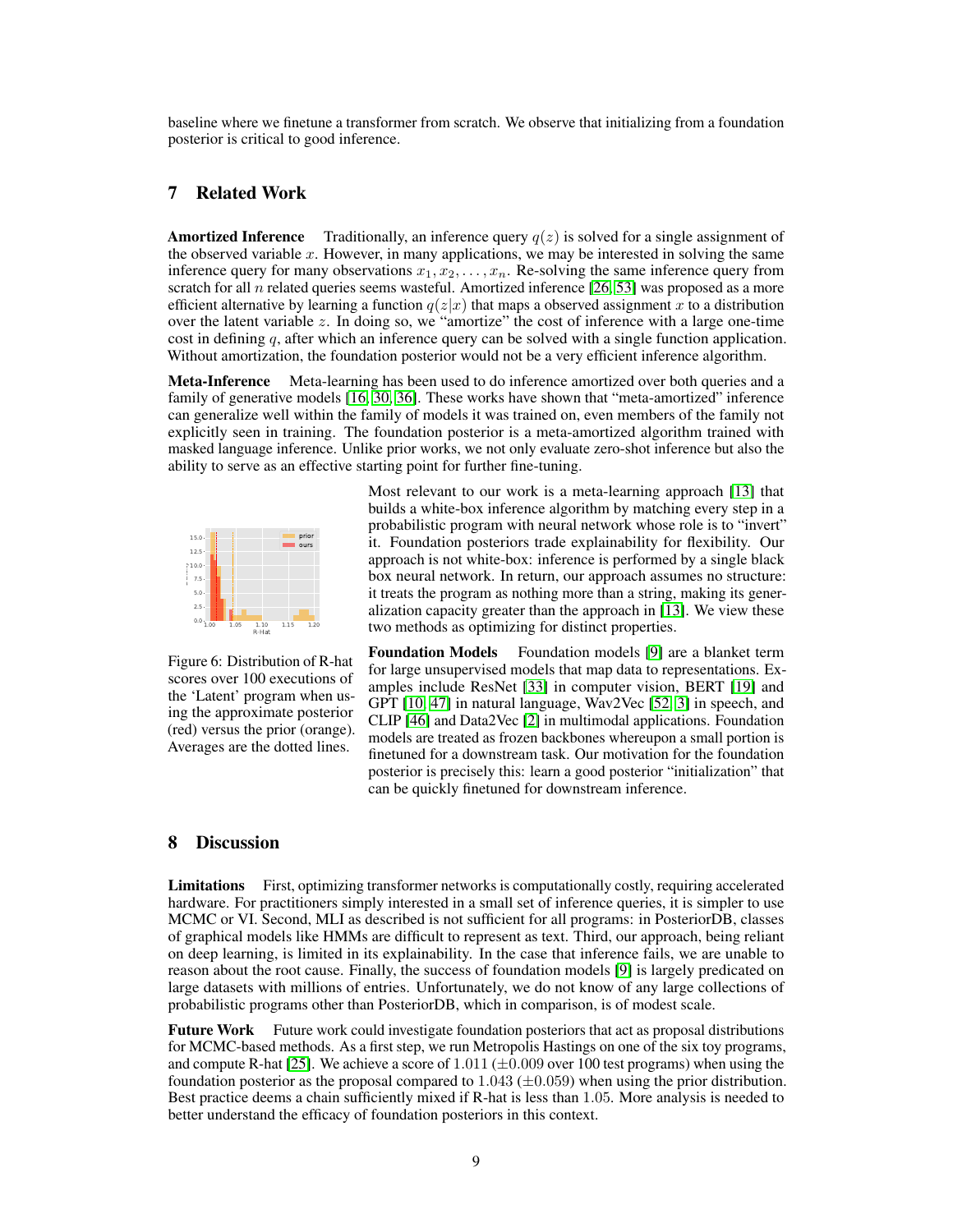Summary We proposed a meta-amortized inference algorithm for probabilistic programs using masked language modeling. With this algorithm, we build a foundation posterior capable of fast zero-shot inference that can also be finetuned for more accuracy. We are optimistic that the generality of the approach, despite its computational burden, can make for practical and scalable inference.

# References

- <span id="page-9-5"></span>[1] Samira Abnar and Willem Zuidema. Quantifying attention flow in transformers. *arXiv preprint arXiv:2005.00928*, 2020.
- <span id="page-9-14"></span>[2] Alexei Baevski, Wei-Ning Hsu, Qiantong Xu, Arun Babu, Jiatao Gu, and Michael Auli. Data2vec: A general framework for self-supervised learning in speech, vision and language. *arXiv preprint arXiv:2202.03555*, 2022.
- <span id="page-9-13"></span>[3] Alexei Baevski, Yuhao Zhou, Abdelrahman Mohamed, and Michael Auli. wav2vec 2.0: A framework for self-supervised learning of speech representations. *Advances in Neural Information Processing Systems*, 33:12449–12460, 2020.
- <span id="page-9-10"></span>[4] Guillaume Baudart, Javier Burroni, Martin Hirzel, Louis Mandel, and Avraham Shinnar. Compiling stan to generative probabilistic languages and extension to deep probabilistic programming. In *Proceedings of the 42nd ACM SIGPLAN International Conference on Programming Language Design and Implementation*, pages 497–510, 2021.
- <span id="page-9-11"></span>[5] Guillaume Baudart and Louis Mandel. Automatic guide generation for stan via numpyro. *arXiv preprint arXiv:2110.11790*, 2021.
- <span id="page-9-4"></span>[6] Alexander Binder, Grégoire Montavon, Sebastian Lapuschkin, Klaus-Robert Müller, and Wojciech Samek. Layer-wise relevance propagation for neural networks with local renormalization layers. In *International Conference on Artificial Neural Networks*, pages 63–71. Springer, 2016.
- <span id="page-9-1"></span>[7] Eli Bingham, Jonathan P Chen, Martin Jankowiak, Fritz Obermeyer, Neeraj Pradhan, Theofanis Karaletsos, Rohit Singh, Paul Szerlip, Paul Horsfall, and Noah D Goodman. Pyro: Deep universal probabilistic programming. *The Journal of Machine Learning Research*, 20(1):973– 978, 2019.
- <span id="page-9-2"></span>[8] David M Blei, Alp Kucukelbir, and Jon D McAuliffe. Variational inference: A review for statisticians. *Journal of the American statistical Association*, 112(518):859–877, 2017.
- <span id="page-9-9"></span>[9] Rishi Bommasani, Drew A Hudson, Ehsan Adeli, Russ Altman, Simran Arora, Sydney von Arx, Michael S Bernstein, Jeannette Bohg, Antoine Bosselut, Emma Brunskill, et al. On the opportunities and risks of foundation models. *arXiv preprint arXiv:2108.07258*, 2021.
- <span id="page-9-12"></span>[10] Tom Brown, Benjamin Mann, Nick Ryder, Melanie Subbiah, Jared D Kaplan, Prafulla Dhariwal, Arvind Neelakantan, Pranav Shyam, Girish Sastry, Amanda Askell, et al. Language models are few-shot learners. *Advances in neural information processing systems*, 33:1877–1901, 2020.
- <span id="page-9-15"></span>[11] Yanshuai Cao and David J Fleet. Generalized product of experts for automatic and principled fusion of gaussian process predictions. *arXiv preprint arXiv:1410.7827*, 2014.
- <span id="page-9-0"></span>[12] Bob Carpenter, Andrew Gelman, Matthew D Hoffman, Daniel Lee, Ben Goodrich, Michael Betancourt, Marcus Brubaker, Jiqiang Guo, Peter Li, and Allen Riddell. Stan: A probabilistic programming language. *Journal of statistical software*, 76(1), 2017.
- <span id="page-9-3"></span>[13] Gwonsoo Che and Hongseok Yang. Meta-learning an inference algorithm for probabilistic programs. *arXiv preprint arXiv:2103.00737*, 2021.
- <span id="page-9-6"></span>[14] Hila Chefer, Shir Gur, and Lior Wolf. Transformer interpretability beyond attention visualization. In *Proceedings of the IEEE/CVF Conference on Computer Vision and Pattern Recognition*, pages 782–791, 2021.
- <span id="page-9-8"></span>[15] Ting Chen, Simon Kornblith, Mohammad Norouzi, and Geoffrey Hinton. A simple framework for contrastive learning of visual representations. In *International conference on machine learning*, pages 1597–1607. PMLR, 2020.
- <span id="page-9-7"></span>[16] Kristy Choi, Mike Wu, Noah Goodman, and Stefano Ermon. Meta-amortized variational inference and learning. In *International Conference on Learning Representation*, 2019.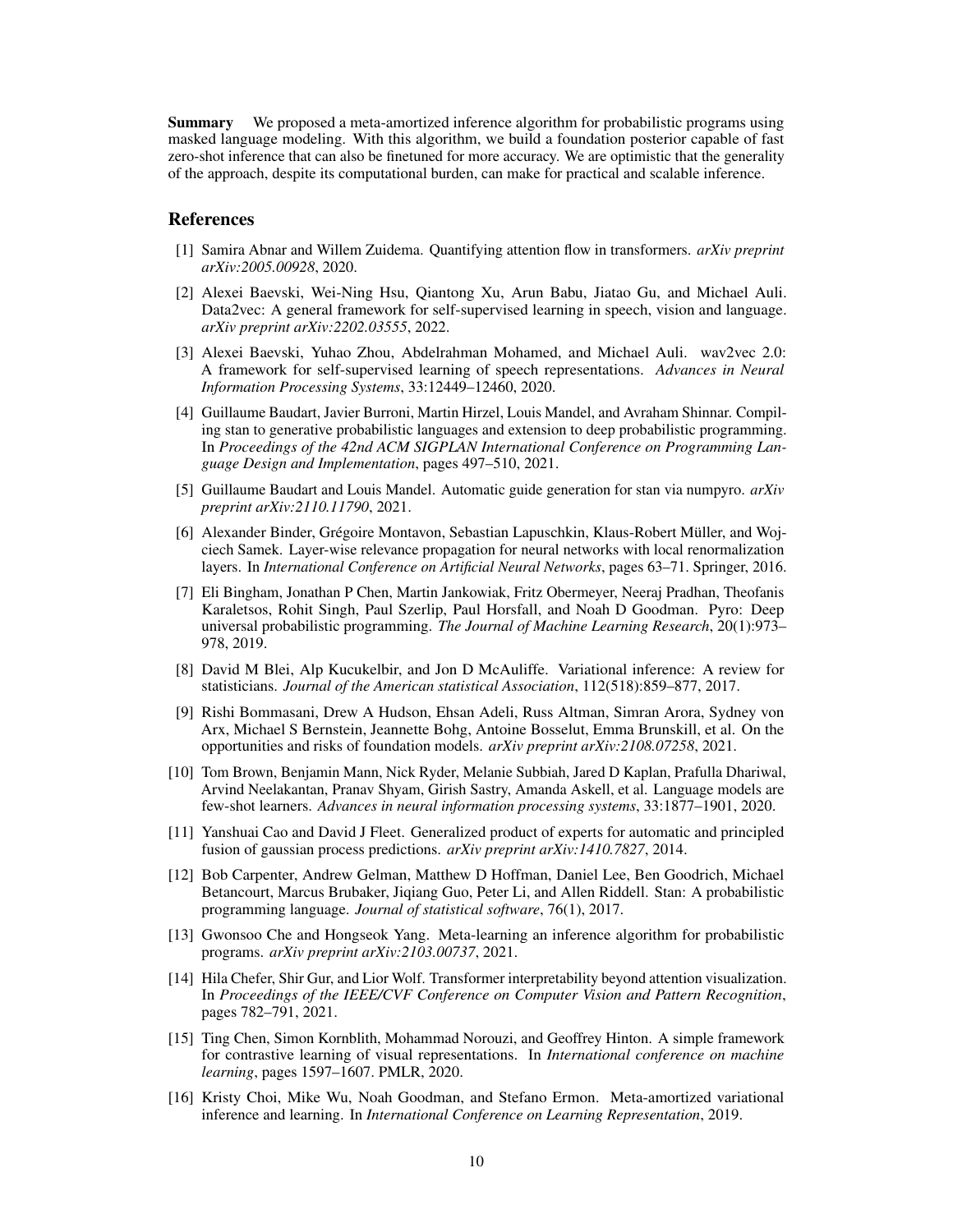- <span id="page-10-5"></span>[17] Marco F Cusumano-Towner, Feras A Saad, Alexander K Lew, and Vikash K Mansinghka. Gen: a general-purpose probabilistic programming system with programmable inference. In *Proceedings of the 40th acm sigplan conference on programming language design and implementation*, pages 221–236, 2019.
- <span id="page-10-3"></span>[18] Sarah Depaoli, James P Clifton, and Patrice R Cobb. Just another gibbs sampler (jags) flexible software for mcmc implementation. *Journal of Educational and Behavioral Statistics*, 41(6):628– 649, 2016.
- <span id="page-10-6"></span>[19] Jacob Devlin, Ming-Wei Chang, Kenton Lee, and Kristina Toutanova. Bert: Pre-training of deep bidirectional transformers for language understanding. *arXiv preprint arXiv:1810.04805*, 2018.
- <span id="page-10-15"></span>[20] Oliver Dürr, Stephan Hörling, Daniel Dold, Ivonne Kovylov, and Beate Sick. Bernstein flows for flexible posteriors in variational bayes. *arXiv preprint arXiv:2202.05650*, 2022.
- <span id="page-10-13"></span>[21] Francis Ysidro Edgeworth. The statistics of examinations. *Journal of the Royal Statistical Society*, 51(3):599–635, 1888.
- <span id="page-10-20"></span>[22] Zhangyin Feng, Daya Guo, Duyu Tang, Nan Duan, Xiaocheng Feng, Ming Gong, Linjun Shou, Bing Qin, Ting Liu, Daxin Jiang, et al. Codebert: A pre-trained model for programming and natural languages. *arXiv preprint arXiv:2002.08155*, 2020.
- <span id="page-10-4"></span>[23] Hong Ge, Kai Xu, and Zoubin Ghahramani. Turing: Composable inference for probabilistic programming. In *AISTATS*, volume 84, pages 1682–1690. PMLR, 2018.
- <span id="page-10-8"></span>[24] Alan E Gelfand and Adrian FM Smith. Sampling-based approaches to calculating marginal densities. *Journal of the American statistical association*, 85(410):398–409, 1990.
- <span id="page-10-18"></span>[25] Andrew Gelman and Donald B Rubin. Inference from iterative simulation using multiple sequences. *Statistical science*, 7(4):457–472, 1992.
- <span id="page-10-10"></span>[26] Samuel Gershman and Noah Goodman. Amortized inference in probabilistic reasoning. In *Proceedings of the annual meeting of the cognitive science society*, volume 36, 2014.
- <span id="page-10-1"></span>[27] Noah Goodman, Vikash Mansinghka, Daniel M Roy, Keith Bonawitz, and Joshua B Tenenbaum. Church: a language for generative models. *arXiv preprint arXiv:1206.3255*, 2012.
- <span id="page-10-2"></span>[28] Noah D Goodman and Andreas Stuhlmüller. The Design and Implementation of Probabilistic Programming Languages. <http://dippl.org>, 2014. Accessed: 2022-3-19.
- <span id="page-10-0"></span>[29] Andrew D Gordon, Thomas A Henzinger, Aditya V Nori, and Sriram K Rajamani. Probabilistic programming. In *Future of Software Engineering Proceedings*, pages 167–181. 2014.
- <span id="page-10-11"></span>[30] Jonathan Gordon, John Bronskill, Matthias Bauer, Sebastian Nowozin, and Richard E Turner. Meta-learning probabilistic inference for prediction. *arXiv preprint arXiv:1805.09921*, 2018.
- <span id="page-10-14"></span>[31] Ronald K Hambleton, Hariharan Swaminathan, and H Jane Rogers. *Fundamentals of item response theory*, volume 2. Sage, 1991.
- <span id="page-10-7"></span>[32] W Keith Hastings. Monte carlo sampling methods using markov chains and their applications. 1970.
- <span id="page-10-17"></span>[33] Kaiming He, Xiangyu Zhang, Shaoqing Ren, and Jian Sun. Deep residual learning for image recognition. In *Proceedings of the IEEE conference on computer vision and pattern recognition*, pages 770–778, 2016.
- <span id="page-10-21"></span>[34] Geoffrey E Hinton. Training products of experts by minimizing contrastive divergence. *Neural computation*, 14(8):1771–1800, 2002.
- <span id="page-10-12"></span>[35] Matthew D Hoffman, David M Blei, Chong Wang, and John Paisley. Stochastic variational inference. *Journal of Machine Learning Research*, 2013.
- <span id="page-10-16"></span>[36] Ekaterina Iakovleva, Jakob Verbeek, and Karteek Alahari. Meta-learning with shared amortized variational inference. In *International Conference on Machine Learning*, pages 4572–4582. PMLR, 2020.
- <span id="page-10-9"></span>[37] Michael I Jordan, Zoubin Ghahramani, Tommi S Jaakkola, and Lawrence K Saul. An introduction to variational methods for graphical models. *Machine learning*, 37(2):183–233, 1999.
- <span id="page-10-19"></span>[38] Diederik P Kingma and Jimmy Ba. Adam: A method for stochastic optimization. *arXiv preprint arXiv:1412.6980*, 2014.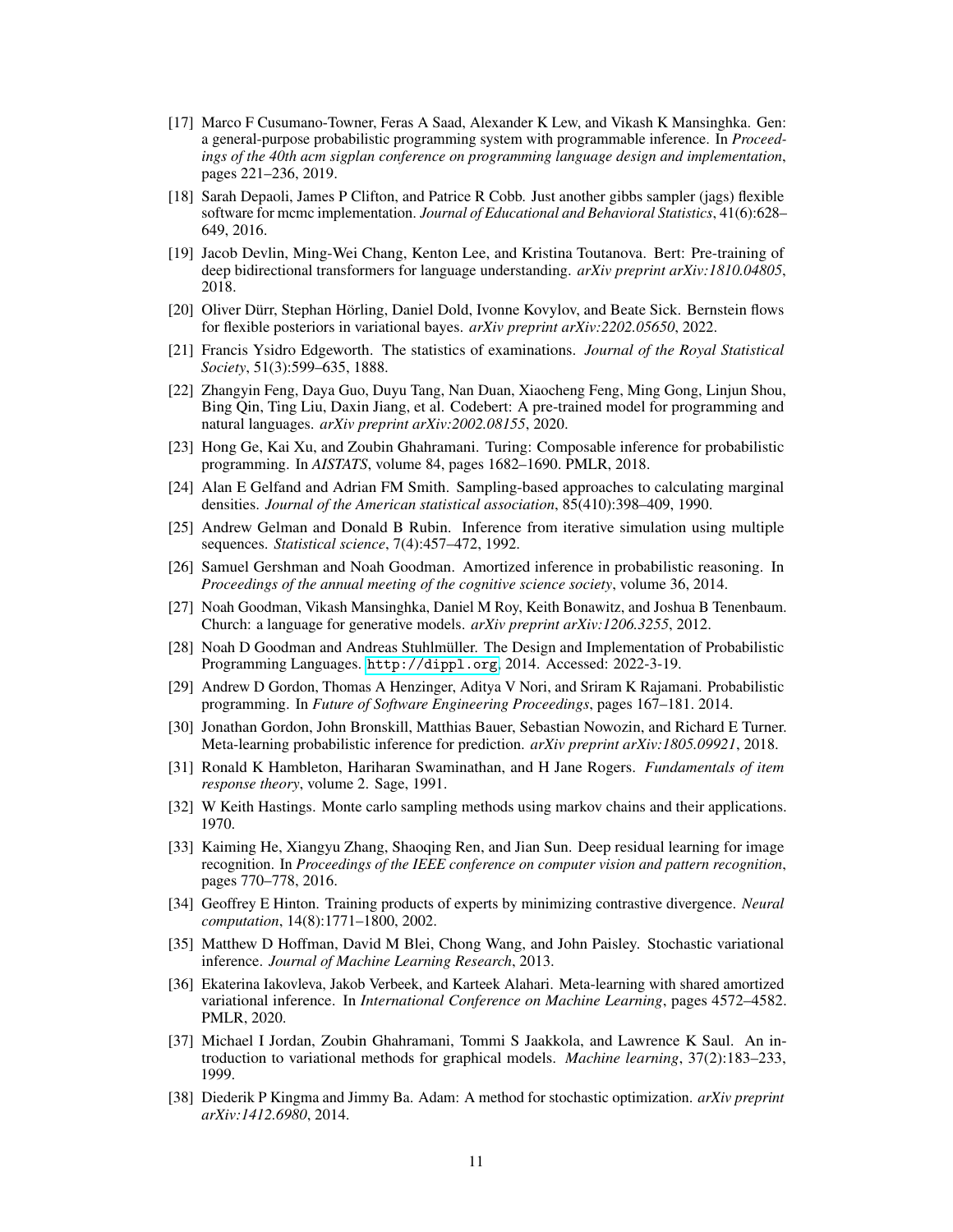- <span id="page-11-13"></span>[39] Alp Kucukelbir, Dustin Tran, Rajesh Ranganath, Andrew Gelman, and David M Blei. Automatic differentiation variational inference. *Journal of machine learning research*, 2017.
- <span id="page-11-10"></span>[40] Tuan Anh Le, Atilim Gunes Baydin, and Frank Wood. Inference compilation and universal probabilistic programming. In *Artificial Intelligence and Statistics*, pages 1338–1348. PMLR, 2017.
- <span id="page-11-20"></span>[41] Yinhan Liu, Myle Ott, Naman Goyal, Jingfei Du, Mandar Joshi, Danqi Chen, Omer Levy, Mike Lewis, Luke Zettlemoyer, and Veselin Stoyanov. Roberta: A robustly optimized bert pretraining approach. *arXiv preprint arXiv:1907.11692*, 2019.
- <span id="page-11-15"></span>[42] Mans Magnusson, Paul Burkner, and Aki Vehtari. posteriordb: a set of posteriors for bayesian inference and probabilistic programming. 2021.
- <span id="page-11-2"></span>[43] Vikash Mansinghka, Daniel Selsam, and Yura Perov. Venture: a higher-order probabilistic programming platform with programmable inference. *arXiv preprint arXiv:1404.0099*, 2014.
- <span id="page-11-1"></span>[44] Tom Minka. Infer. net 2.5. *http://research. microsoft. com/infernet*, 2012.
- <span id="page-11-4"></span>[45] Praveen Narayanan, Jacques Carette, Wren Romano, Chung-chieh Shan, and Robert Zinkov. Probabilistic inference by program transformation in hakaru (system description). In *International Symposium on Functional and Logic Programming*, pages 62–79. Springer, 2016.
- <span id="page-11-19"></span>[46] Alec Radford, Jong Wook Kim, Chris Hallacy, Aditya Ramesh, Gabriel Goh, Sandhini Agarwal, Girish Sastry, Amanda Askell, Pamela Mishkin, Jack Clark, et al. Learning transferable visual models from natural language supervision. In *International Conference on Machine Learning*, pages 8748–8763. PMLR, 2021.
- <span id="page-11-17"></span>[47] Alec Radford, Jeffrey Wu, Rewon Child, David Luan, Dario Amodei, Ilya Sutskever, et al. Language models are unsupervised multitask learners. *OpenAI blog*, 1(8):9, 2019.
- <span id="page-11-12"></span>[48] Rajesh Ranganath, Sean Gerrish, and David Blei. Black box variational inference. In *Artificial intelligence and statistics*, pages 814–822. PMLR, 2014.
- <span id="page-11-14"></span>[49] Georg Rasch. *Probabilistic models for some intelligence and attainment tests.* ERIC, 1993.
- <span id="page-11-8"></span>[50] Daniel Ritchie, Ben Mildenhall, Noah D Goodman, and Pat Hanrahan. Controlling procedural modeling programs with stochastically-ordered sequential monte carlo. *ACM Transactions on Graphics (TOG)*, 34(4):1–11, 2015.
- <span id="page-11-5"></span>[51] John Salvatier, Thomas V Wiecki, and Christopher Fonnesbeck. Probabilistic programming in python using pymc3. *PeerJ Computer Science*, 2:e55, 2016.
- <span id="page-11-18"></span>[52] Steffen Schneider, Alexei Baevski, Ronan Collobert, and Michael Auli. wav2vec: Unsupervised pre-training for speech recognition. *arXiv preprint arXiv:1904.05862*, 2019.
- <span id="page-11-16"></span>[53] Andreas Stuhlmüller, Jacob Taylor, and Noah Goodman. Learning stochastic inverses. *Advances in neural information processing systems*, 26, 2013.
- <span id="page-11-11"></span>[54] Wilson L Taylor. "cloze procedure": A new tool for measuring readability. *Journalism quarterly*, 30(4):415–433, 1953.
- <span id="page-11-7"></span>[55] Nazanin Tehrani, Nimar S Arora, Yucen Lily Li, Kinjal Divesh Shah, David Noursi, Michael Tingley, Narjes Torabi, Eric Lippert, Erik Meijer, et al. Bean machine: A declarative probabilistic programming language for efficient programmable inference. In *International Conference on Probabilistic Graphical Models*. PMLR, 2020.
- <span id="page-11-3"></span>[56] David Tolpin, Jan-Willem van de Meent, Hongseok Yang, and Frank Wood. Design and implementation of probabilistic programming language anglican. In *Proceedings of the 28th Symposium on the Implementation and Application of Functional programming Languages*, pages 1–12, 2016.
- <span id="page-11-6"></span>[57] Dustin Tran, Alp Kucukelbir, Adji B Dieng, Maja Rudolph, Dawen Liang, and David M Blei. Edward: A library for probabilistic modeling, inference, and criticism. *arXiv preprint arXiv:1610.09787*, 2016.
- <span id="page-11-0"></span>[58] Jan-Willem van de Meent, Brooks Paige, Hongseok Yang, and Frank Wood. An introduction to probabilistic programming. *arXiv preprint arXiv:1809.10756*, 2018.
- <span id="page-11-9"></span>[59] Ashish Vaswani, Noam Shazeer, Niki Parmar, Jakob Uszkoreit, Llion Jones, Aidan N Gomez, Łukasz Kaiser, and Illia Polosukhin. Attention is all you need. *Advances in neural information processing systems*, 30, 2017.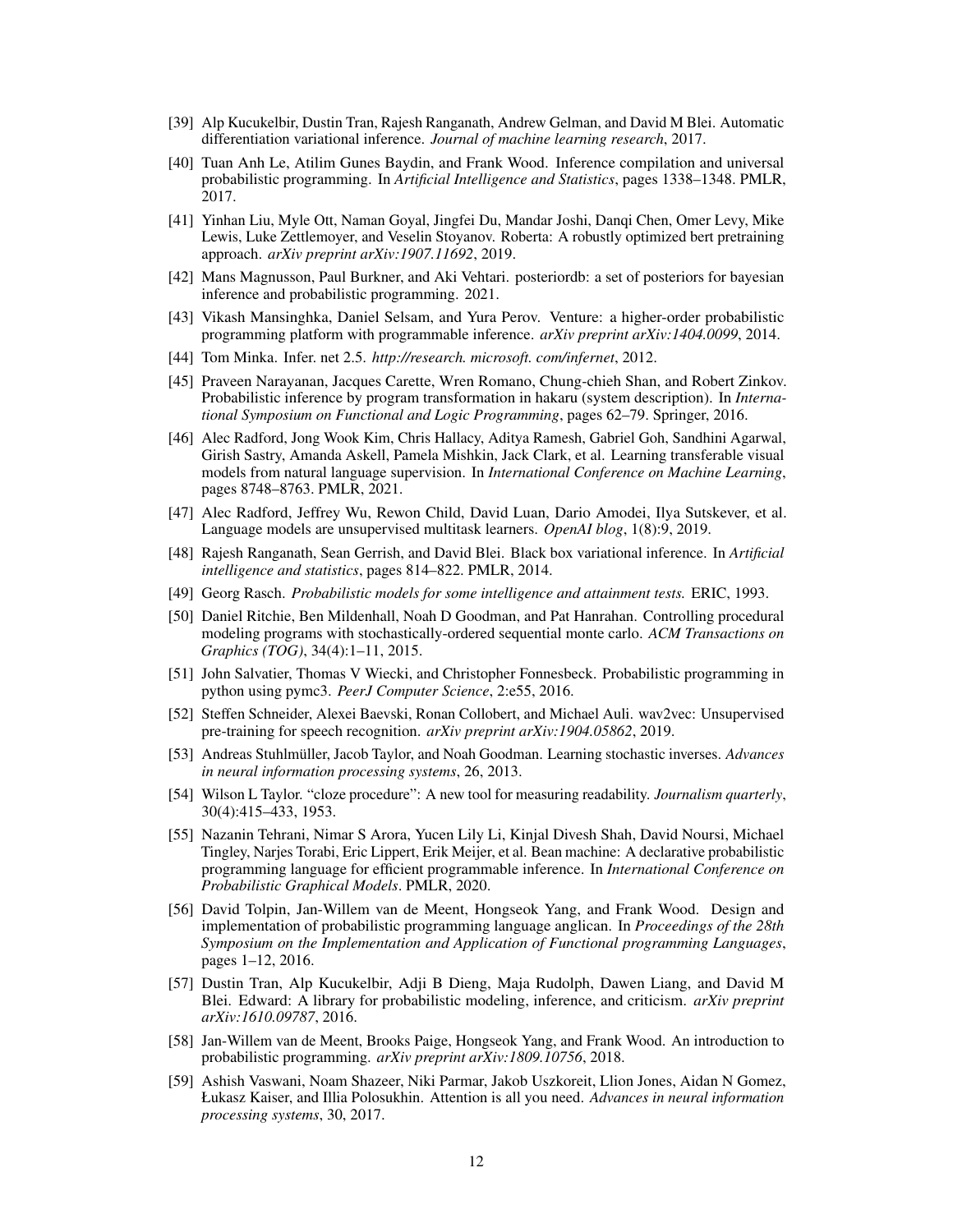- <span id="page-12-2"></span>[60] Elena Voita, David Talbot, Fedor Moiseev, Rico Sennrich, and Ivan Titov. Analyzing multi-head self-attention: Specialized heads do the heavy lifting, the rest can be pruned. *arXiv preprint arXiv:1905.09418*, 2019.
- <span id="page-12-0"></span>[61] Martin J Wainwright, Michael I Jordan, et al. Graphical models, exponential families, and variational inference. *Foundations and Trends® in Machine Learning*, 1(1–2):1–305, 2008.
- <span id="page-12-3"></span>[62] Mike Wu, Richard L Davis, Benjamin W Domingue, Chris Piech, and Noah Goodman. Variational item response theory: Fast, accurate, and expressive. *arXiv preprint arXiv:2002.00276*, 2020.
- <span id="page-12-4"></span>[63] Mike Wu, Richard L Davis, Benjamin W Domingue, Chris Piech, and Noah Goodman. Modeling item response theory with stochastic variational inference. *arXiv preprint arXiv:2108.11579*, 2021.
- <span id="page-12-1"></span>[64] Mike Wu and Noah Goodman. Multimodal generative models for scalable weakly-supervised learning. *Advances in Neural Information Processing Systems*, 31, 2018.
- <span id="page-12-5"></span>[65] Yuling Yao, Aki Vehtari, and Andrew Gelman. Stacking for non-mixing bayesian computations: The curse and blessing of multimodal posteriors. *arXiv preprint arXiv:2006.12335*, 2020.
- <span id="page-12-6"></span>[66] Lu Zhang, Bob Carpenter, Andrew Gelman, and Aki Vehtari. Pathfinder: Parallel quasi-newton variational inference. *arXiv preprint arXiv:2108.03782*, 2021.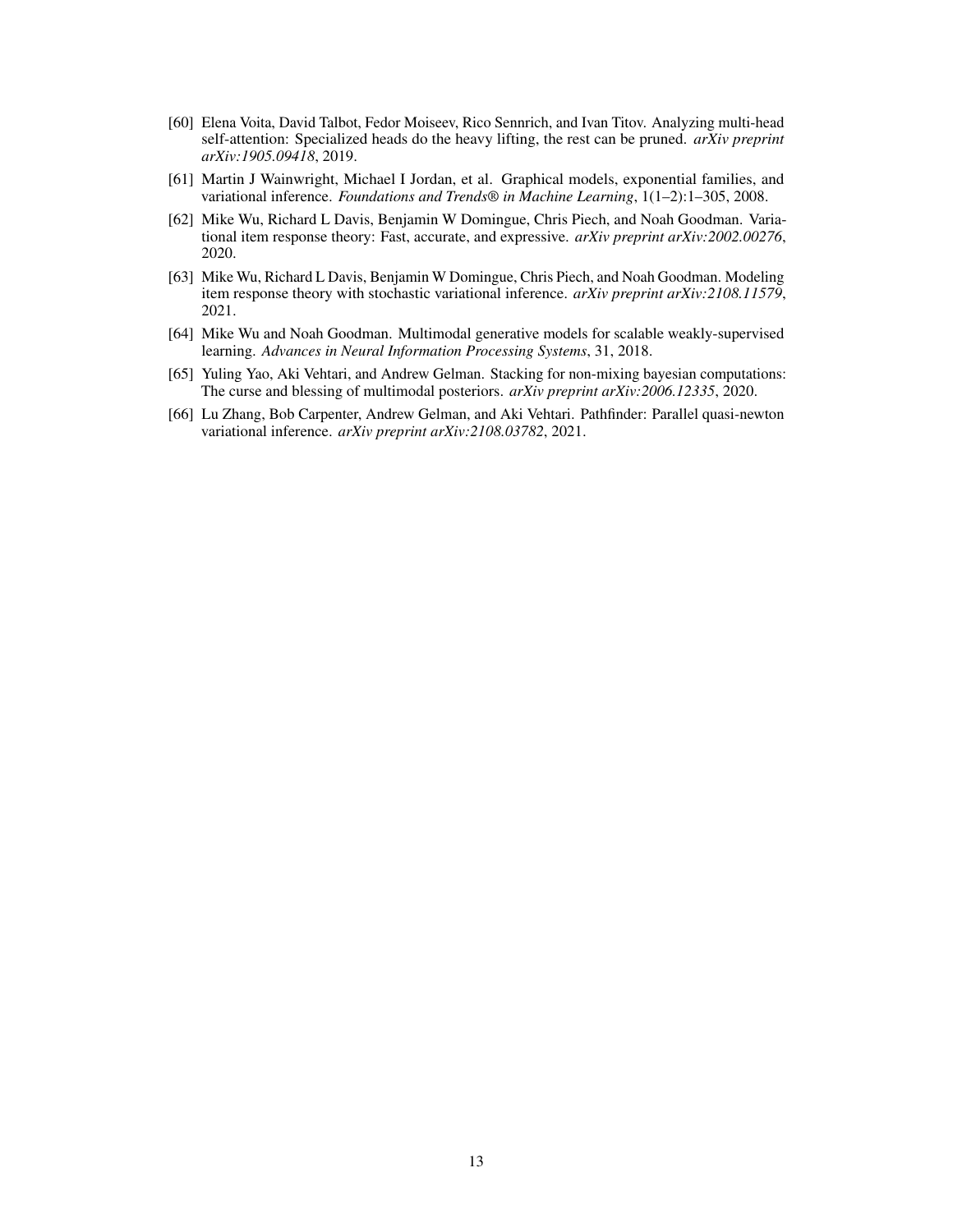# **Checklist**

- 1. For all authors...
	- (a) Do the main claims made in the abstract and introduction accurately reflect the paper's contributions and scope? [Yes]
	- (b) Did you describe the limitations of your work? [Yes, please refer to discussion.]
	- (c) Did you discuss any potential negative societal impacts of your work? [N/A]
	- (d) Have you read the ethics review guidelines and ensured that your paper conforms to them? [Yes]
- 2. If you are including theoretical results...
	- (a) Did you state the full set of assumptions of all theoretical results? [No theoretical results]
	- (b) Did you include complete proofs of all theoretical results? **[No theoretical results**]
- 3. If you ran experiments...
	- (a) Did you include the code, data, and instructions needed to reproduce the main experimental results (either in the supplemental material or as a URL)? [All data used is public. The code will be released on final submission.]
	- (b) Did you specify all the training details (e.g., data splits, hyperparameters, how they were chosen)? [Yes, all choices are specified in detail in the Appendix.]
	- (c) Did you report error bars (e.g., with respect to the random seed after running experiments multiple times)? [Yes, please see the tables and figures.]
	- (d) Did you include the total amount of compute and the type of resources used (e.g., type of GPUs, internal cluster, or cloud provider)? [Yes, please refer to Appendix.]
- 4. If you are using existing assets (e.g., code, data, models) or curating/releasing new assets...
	- (a) If your work uses existing assets, did you cite the creators? [Yes, for code we borrowed from public implementations, we cite the authors and include URL references in the Appendix.]
	- (b) Did you mention the license of the assets? [Yes, please refer to Appendix.]
	- (c) Did you include any new assets either in the supplemental material or as a URL?  $\overline{[No]}$ but source code will be released upon final submission.]
	- (d) Did you discuss whether and how consent was obtained from people whose data you're using/curating? [N/A]
	- (e) Did you discuss whether the data you are using/curating contains personally identifiable information or offensive content? [N/A]
- 5. If you used crowdsourcing or conducted research with human subjects...
	- (a) Did you include the full text of instructions given to participants and screenshots, if applicable? [N/A]
	- (b) Did you describe any potential participant risks, with links to Institutional Review Board (IRB) approvals, if applicable? [N/A]
	- (c) Did you include the estimated hourly wage paid to participants and the total amount spent on participant compensation? [N/A]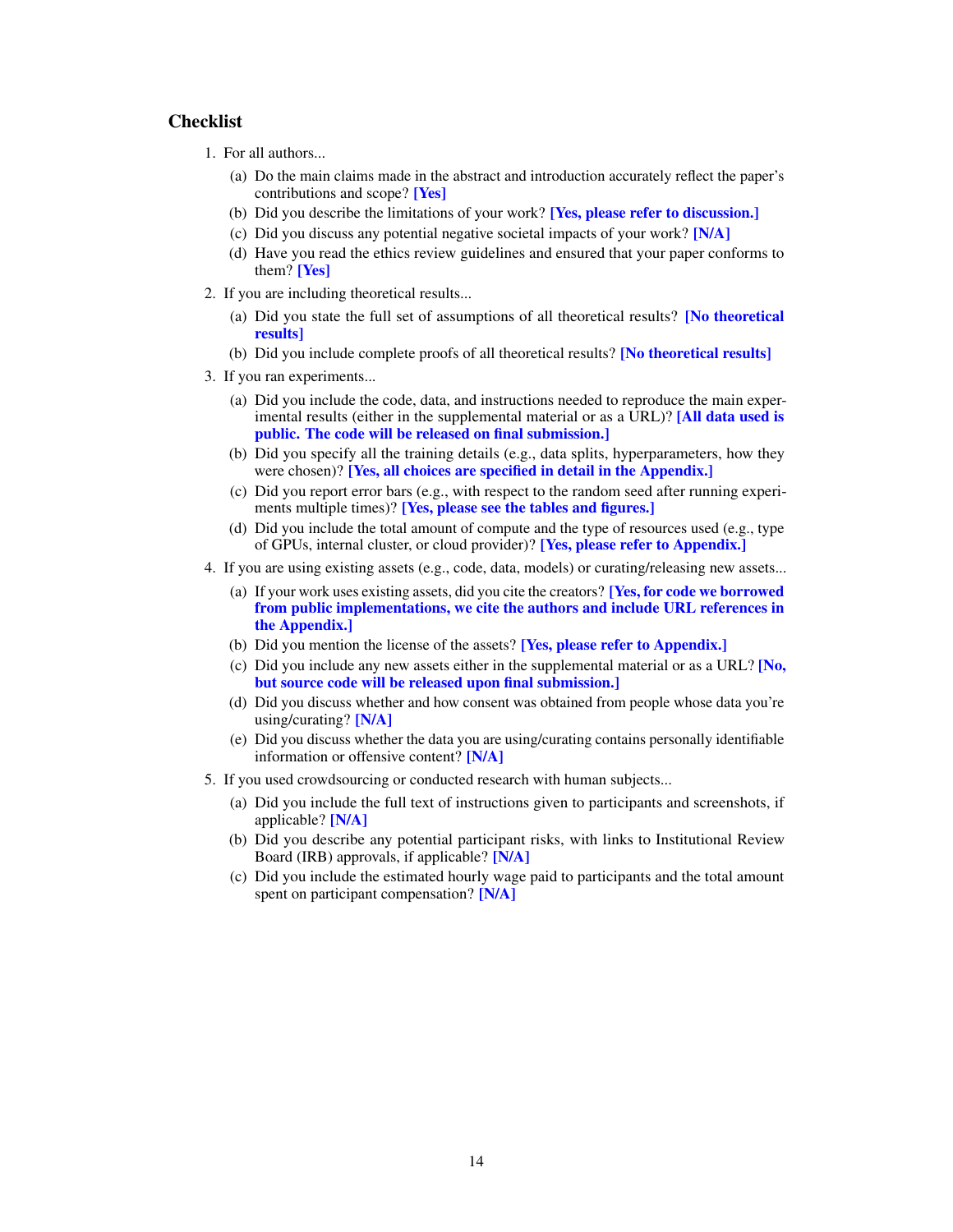# A Appendix

We provide supplemental descriptions, experiments, and analysis below.

# A.1 Additional Figures

Figure [7](#page-14-1) shows an example of annotating a probabilistic program and randomly masking assigned observations from three different executions.

<span id="page-14-1"></span>

Figure 7: On the left, a standard probabilistic program is reformatted such that observe statements are replaced with annotations. On the right are 3 executions with randomly masked variables.

## <span id="page-14-0"></span>A.2 Toy Experiments

**Program Descriptions** Latent: Two Gaussian random variables,  $\mathcal{N}(\mu_1, \sigma_1^2)$  and  $\mathcal{N}(\mu_2, \sigma_2^2)$  where  $\mu_2$  is a random affine function of a sample  $z_1 \sim \mathcal{N}(\mu_1, \sigma_1^2)$ . We choose  $\sigma_1 \sim \mathcal{U}(0, 20)$ ,  $\sigma_2 \sim$  $U(0.5, 10)$ .

**Clustering**: Two samples  $z_1, z_2 \sim \mathcal{N}(0, 100)$  are divided into two groups  $g_1 \sim \mathcal{N}(\mu_1, \sigma_1^2)$  or  $g_2 \sim \mathcal{N}(\mu_2, \sigma_2^2)$  using an if statement. We choose  $\mu_1, \mu_2 \sim \mathcal{N}(-15, 15)$  and  $\sigma_1, \sigma_2 \sim \mathcal{U}(0.5, 50)$ .

**Hierarchical:** Three random variables  $g \sim \mathcal{N}(\mu_g, \sigma_g^2)$ ,  $t \sim \mathcal{N}(g, \sigma^2)$ ,  $z \sim \mathcal{N}(t, \sigma^2)$  each with a mean chosen as a sample from the parent. We choose  $\mu_g \sim \mathcal{U}(-5, 5)$ ,  $\sigma_g \sim \mathcal{U}(0, 50)$ ,  $\sigma \sim \mathcal{U}(0, 10)$ .

Multi-level: Similar to *Hierarchical* but child random variables are modelled as a regression of parent samples where slope and intercept are randomly chosen.

Milky way: A probabilistic model for the velocity of two sallite galaxies  $v_1 \sim \mathcal{N}(m \times 2, 5)$ ,  $v_2 \sim$  $\mathcal{N}(m+5, 2)$ . The log mass m of the Milky Way is sampled from  $N(5, 10)$ .

Rosenbrock: Computes a noisy Rosenbrock function on samples from two Gaussian variables. The Rosenbrock function is treated as a library import and its code is not provided to the model.

We more thoroughly describe the toy probabilistic programs used in Section [3.2.](#page-3-2) An equivalent description can be found on pages 17-20 in <https://arxiv.org/pdf/2103.00737.pdf>.

Latent  $\mu_1 \sim \mathcal{U}(-5,5)$ ;  $\sigma_1 \sim \mathcal{U}(0,20)$ ;  $z_1 \sim \mathcal{N}(\mu_1, \sigma_1^2)$ ;  $c_1 \sim \mathcal{U}(-33)$ ;  $z_2 = z_1 \times c_1$ ;  $c_2 \sim$  $\mathcal{U}(-10, 10); z_3 = z_2 + c_2; \sigma_2 \sim \mathcal{U}(0.5, 10); z_4 \sim \mathcal{N}(z_3, \sigma_2^2).$ 

Clustering  $μ_1 ~ ∼ ~ U(-15, 15); σ_1 ~ ∼ ~ U(0.5, 50); g_1 ~ ∼ ~ \mathcal{N}(\mu_1, \sigma_1^2); μ_2 ~ ∼ ~ \mathcal{U}(-15, 15); σ_2 ~ ∼$  $\mathcal{U}(0.5, 50); g_2 ~\sim~ \mathcal{N}(\mu_2, \sigma_2^2); t_1 ~\sim~ \mathcal{N}(0, 100); m_1 ~~=~~~\texttt{if}~\; (t_1 ~>~ 0) g_1$  else  $g_2; \sigma_3 ~\sim~$  $\mathcal{U}(0.5, 10); z_1\sim \mathcal{N}(m_1, \sigma_3^2); t_2\sim \mathcal{N}(0, 100); m_2 = \texttt{ if } (t_2>0)g_1 \texttt{ else } g_2; z_2\sim \mathcal{N}(m_2, \sigma_3^2).$ 

Hierarchical  $\mu_1 \sim \mathcal{U}(-5, 5)$ ;  $\sigma_1 \sim \mathcal{U}(0, 50)$ ;  $g \sim \mathcal{N}(\mu_1, \sigma_1^2)$ ;  $\sigma_2 \sim \mathcal{U}(0, 10)$ ;  $t_1 \sim \mathcal{N}(g, \sigma_2^2)$ ;  $\sigma_3 \sim$  $\mathcal{U}(0, 10); t_2 \sim \mathcal{N}(g, \sigma_3^2); \sigma_4 \sim \mathcal{U}(0.5, 10); z_1 \sim \mathcal{N}(t_1, \sigma_4^2); \sigma_5 \sim \mathcal{U}(0.5, 10); z_2 \sim \mathcal{N}(t_2, \sigma_5^2).$ 

Multi-Level  $\mu_1$  ~ U(−10,10);  $\sigma_1$  ~ U(0,100);  $a_0$  ~ N( $\mu_1, \sigma_1^2$ );  $\sigma_2$  ~ U(0,10);  $a_1$  ~  $\mathcal{N}(a_0, \sigma_2^2); \sigma_3 \sim \mathcal{U}(0, 10); a_2 \sim \mathcal{N}(a_0, \sigma_3^2); \mu_2 \sim \mathcal{U}(-5, 5); \sigma_4 \sim \mathcal{U}(0, 10); b \sim \mathcal{N}(\mu_2, \sigma_4^2); c_1 \sim$  $\mathcal{U}(-5,5)$ ;  $t_1\,=\,b\times c_1;t_2\,=\,a_1+t_1;\sigma_5\,\sim\,\mathcal{U}(0.5,10);$   $z_1\,\sim\,\mathcal{N}(t_2,\sigma_5^2);$   $c_2\,\sim\,\mathcal{U}(-5,5);$   $t_3\,=\,$  $b \times c_2$ ;  $t_4 = a_2 + t_3$ ;  $\sigma_6 \sim \mathcal{U}(0.5, 10)$ ;  $z_2 \sim \mathcal{N}(t_4, \sigma_6^2)$ .

Milky Way  $μ_1 ~ ∼ U(-10, 10); σ_1 ~ √ U(0, 30); m_0 ~ ∼ N(μ_1, σ_1^2); c_1 ~ ∼ U(-2, 2); m_1 = m_0 × w_1^2$  $c_1;\sigma_2 \sim \mathcal{U}(0,10); g_1 \sim \mathcal{N}(m_1,\sigma_2^2); c_2 \sim \mathcal{U}(-5,5); m_2 \ = \ m_0 \ + \ c_2;\sigma_3 \sim \mathcal{U}(0,10); g_2 \ \sim \ \mathcal{U}(-5,5); m_1 \sim \mathcal{U}(-5,5); m_2 \ = \ m_0 \ + \ c_2;\sigma_3 \sim \mathcal{U}(0,10);$  $\mathcal{N}(m_2, \sigma_3^2); \sigma_4 \sim \mathcal{U}(0.5, 10); z_1 \sim \mathcal{\bar{N}}(g_1, \sigma_4^2); \sigma_5 \sim \mathcal{U}(0.5, 10); z_1 \sim \mathcal{N}(g_2, \sigma_5^2).$ 

Rosenbrock  $\mu_1 \sim \mathcal{U}(-8,8)$ ;  $\sigma_1 \sim \mathcal{U}(0,5)$ ;  $z_1 \sim \mathcal{N}(\mu_1, \sigma_1^2)$ ;  $\mu_2 \sim \mathcal{U}(-8,8)$ ;  $\sigma_2 \sim \mathcal{U}(0,5)$ ;  $z_2 \sim$  $\mathcal{N}(\mu_2, \sigma_2^2); r = \texttt{rosenbrock}(z_1, z_2); \sigma_3 \sim \mathcal{U}(0.5, 10); z_3 \sim \mathcal{N}(r, \sigma_3^2).$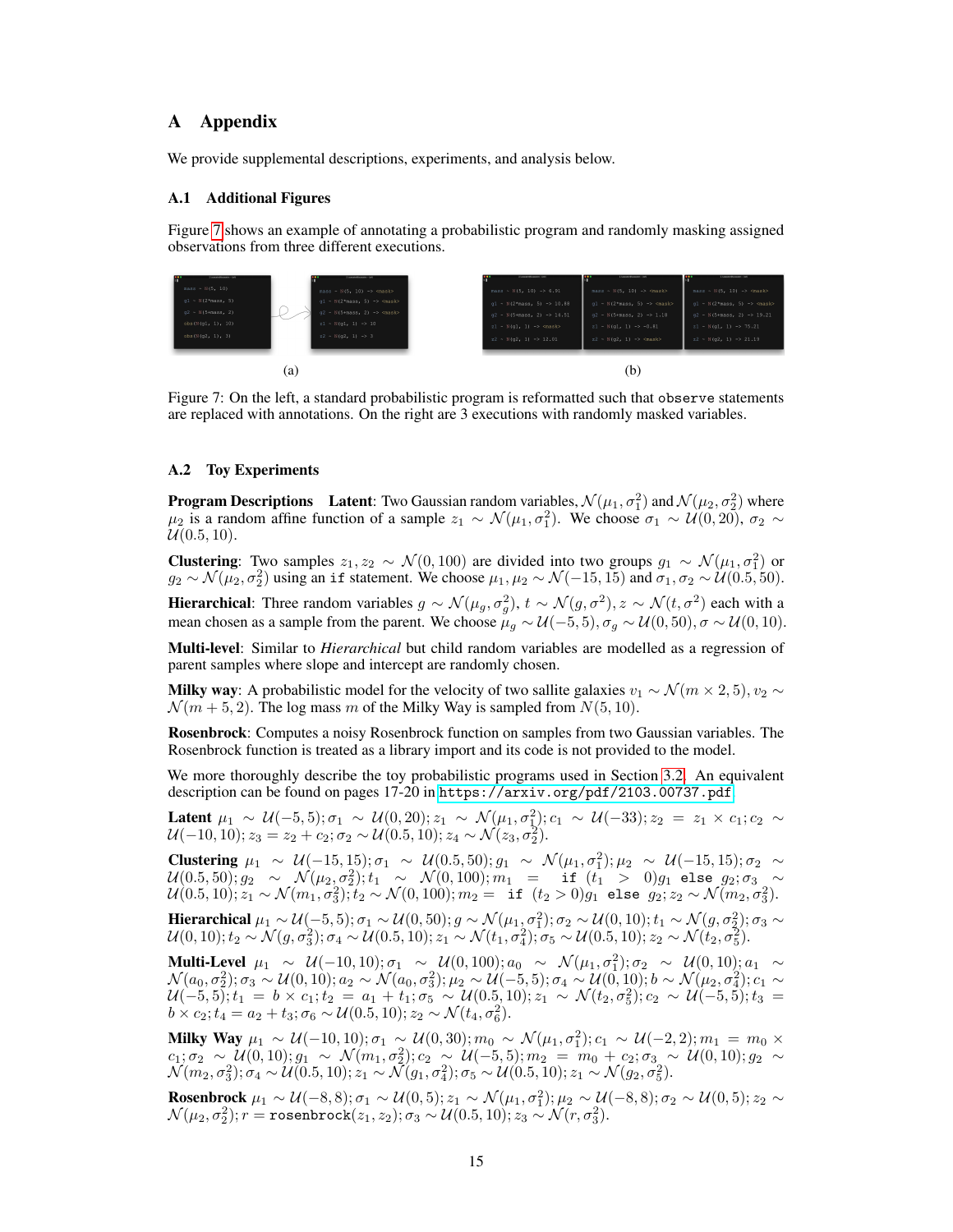Hyperparameters and Training Details A dataset of 10 000 examples are generated by reexecuting the probabilistic program. A separate dataset of 1 000 examples are generated and held-out in training. For the transformer, we use a RoBERTa [\[41\]](#page-11-20) architecture, a maximum length of 200, linear learning rate scheduling with 5 000 warmup steps, and finetune only the top 6 transformer layers. In the loss, we set  $\alpha = 0.1$ , the weight on the loss from the inference head. In optimization, we use Adam [\[38\]](#page-10-19) with a batch size of 16, a learning rate of 4e-3, clip gradients norms at max 1, for 300 epochs. We take the checkpoint with the best loss on a dev set for test evaluation.

Additional Analysis We note that for half of the toy programs (especially, hierarchical or multilevel), the variance of log IW is noticeably higher than for the other programs. This pattern persists for the ablation. To study this more, we visualize the histogram of log IWs for the standard MLI and ablation on the 'hierarchical' program in Figure [8.](#page-15-1) We observe that the majority of the test runs result in log IWs near zero, meaning high quality inference. However, there are a number of examples that the log IW is significantly higher for. The trained MLI model does not generalize as well to these points. Without the MLM loss, we observe these "difficult" cases to be more frequent and severe. In the right subfigure, we ommited points with  $log$  IW  $> 1000$  for visibility.

<span id="page-15-1"></span>

Figure 8: With and without the MLM loss, we see the majority of the log IWs are near zero, suggesting high quality inference. However, there are a number of data points for which the log IW is higher. We observe this to be more frequent and more severe without MLM.

#### <span id="page-15-0"></span>A.3 Visualizing Attention

We provide more details on the programs and additional results.

**Independent Gaussians**  $\mu_1 \sim \mathcal{U}(-5,0); \sigma_1 \sim \mathcal{U}(0,5); z_1 \sim \mathcal{N}(\mu_1, \sigma_1^2); \mu_2 \sim \mathcal{U}(0,5); \sigma_2 \sim$  $\mathcal{U}(0, 5); y_1 \sim \mathcal{N}(\mu_2, \sigma_2^2); z_2 = z_1 \times 2; y_2 = y_1 \times 2.$  We expect  $z_2 \perp y_2$  and  $z_1 \perp y_1$ .

Conditional Independence  $p \sim \mathcal{U}(0,1); z \sim \text{Bern}(p); a = \text{if } (z = 1)1 \text{ else } 10; b =$ if  $(z = 1)3$  else  $-3$ ;  $x \sim \mathcal{N}(a, 1)$ ;  $y \sim \mathcal{N}(b, 1)$ . We expect  $x \perp y | z, a \perp b | z$ .

Common Effect  $p_x \sim \mathcal{U}(0, 1); p_y \sim \mathcal{U}(0, 1); x \sim \text{Bern}(p_x); y \sim \text{Bern}(p_y); z =$ if  $(x \text{ or } y)$ 1 else 0. We expect that knowing both y and z should determine x.

Tabular Results We include a table reporting log probability and variance of log IW for the three programs above. As these are "simpler" programs than even those in the MLI toy experiments, we observe more favorable results.

| Program                      | <b>Test Set Evaluation</b> |                                                               |
|------------------------------|----------------------------|---------------------------------------------------------------|
|                              |                            | $\log p(z x)$ var $\left\{\log \frac{p(x,z)}{q(z x)}\right\}$ |
| <b>Independent Gaussians</b> | 0.856                      | 0.779                                                         |
| Conditional Independence     | 0.616                      | 0.674                                                         |
| Common Effect                | 1.215                      | 0.889                                                         |

Table 3: Analogous results to Table [4](#page-16-0) for the toy problems for visualizing attention.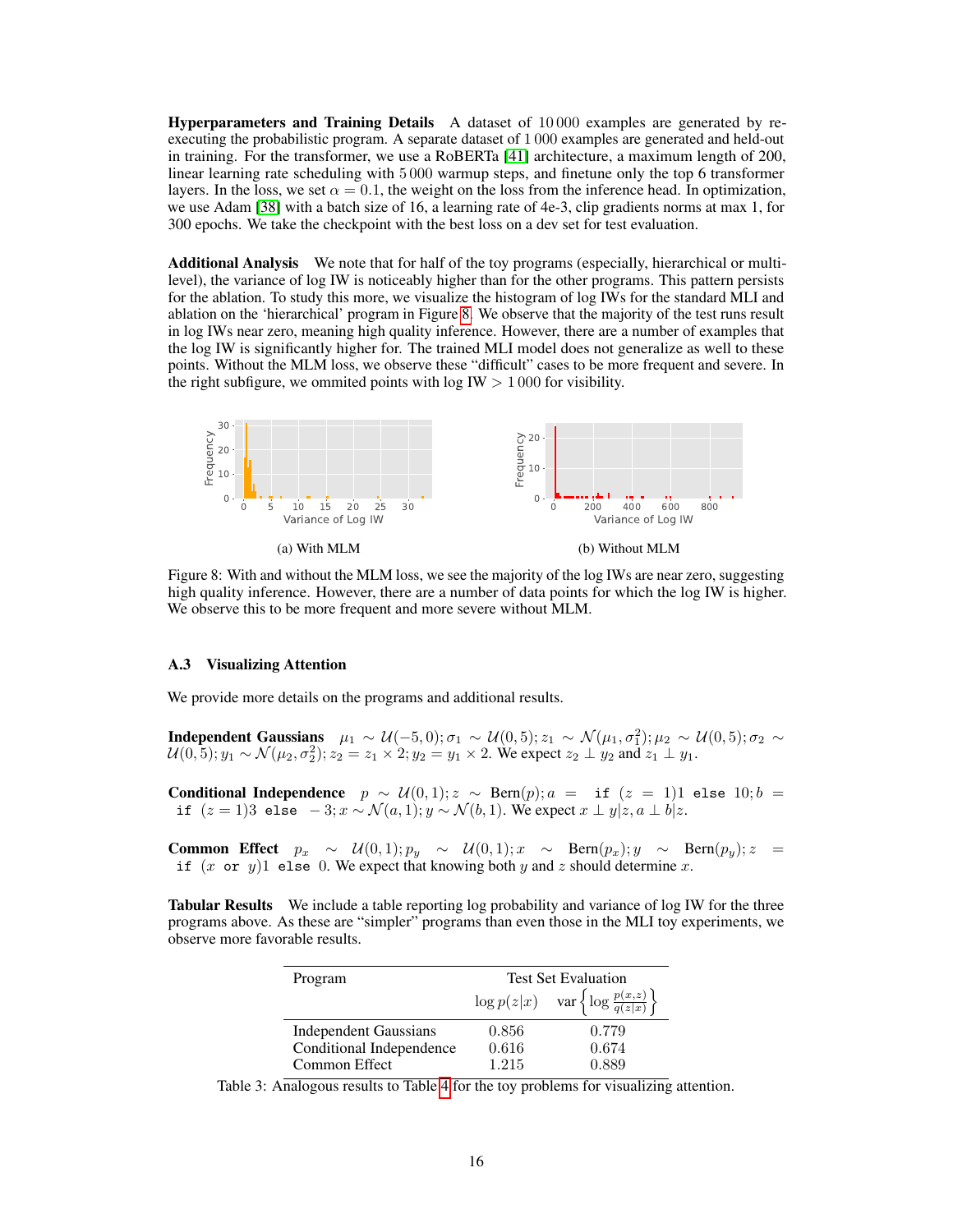Hyperparameters and Training Details With the exception of a maximum sequence length of 100, we use the same hyperparameters as in Appendix [A.2.](#page-14-0)

## A.4 Importance Weights

We review how to derive log importance weights. Assume an observed variable  $x$  and a latent variable z. Fix a realization  $x \sim p(x)$  from some data distribution p. Then  $\log p(x) = \log \sum_{z} p(x, z) =$  $\log\left(\sum_z q(z|x)\left(\frac{p(x,z)}{q(z|x)}\right)\right)$  $\left(\frac{p(x,z)}{q(z|x)}\right) = \log \left(\mathbf{E}_{q(z|x)}\left[\frac{p(x,z)}{q(z|x)}\right]\right)$  $\left(\frac{p(x,z)}{q(z|x)}\right| \ge \mathbf{E}_{q(z|x)}\left[\log \frac{p(x,z)}{q(z|x)}\right] = \text{IW}$ . The rightmost expression is called a log importance weight. We compute the variance of log importance weights by sampling several  $z_1, \ldots, z_n \sim q(z|x)$  and computing Variance { $\log \frac{p(x,z)}{q(z|x)}, z \in \{z_1, \ldots z_n\}$  }. The better the importance distribution q, the smaller the variance. Observe that if  $q(z|x) = p(z|x)$ , meaning the approximate posterior is indeed the true posterior, then IW =  $\mathbf{E}_{p(z|x)}\left[\log \frac{p(x,z)}{p(z|x)}\right]$  =  $\mathbf{E}_{p(z|x)} [\log p(x)] = \log p(x)$ , a constant. The variance of a constant independent of z is 0.

#### A.5 Additional Results for MLI

<span id="page-16-0"></span>In addition to the results in Table [4,](#page-16-0) we include an additional ablation in Table [4](#page-16-0) where the weights of the transformer backbone are initialized using CodeBERT [\[22\]](#page-10-20) rather than RoBERTa (the default).

| Program      | <b>Ablation: CodeBERT</b> |                                                 |  |
|--------------|---------------------------|-------------------------------------------------|--|
|              | $\log p(z x)$             | var $\left\{\log \frac{p(x,z)}{q(z x)}\right\}$ |  |
| Latent       | $-1.428 + 0.1$            | $5.01 + 2.7$                                    |  |
| Clustering   | $-3.263_{\pm0.2}$         | $4.962_{\pm 4.3}$                               |  |
| Hierarchical | $-3.691_{\pm0.0}$         | $30.59{\scriptstyle \pm17}$                     |  |
| Multi-level  | $-3.054_{\pm0.1}$         | $69.47_{\pm 16}$                                |  |
| Milky way    | $-2.571_{\pm0.0}$         | $38.07 \pm 34$                                  |  |
| Rosenbrock   | $-2.041_{\pm0.2}$         | $11.36{\scriptstyle \pm4.8}$                    |  |

Table 4: Ablation of MLI on the six toy probabilistic programs. We initialize the transformer backbone with CodeBERT rather than RoBERTa.

We observe lower variance than with RoBERTa, suggesting that CodeBERT is a viable (perhaps preferrable) alternative. For all STAN experiments, we use CodeBERT.

#### A.6 Scientific Notation

We attempted to structure the inference head  $h$  to output scientific notation: output two numbers  $a \times 10^b$ . The potential upside of this design is more resilience to outliers as it requires a smaller change to represent a difference in magnitude of order. However, we found both instability in training as well as worse average performance. This was due to a one-off error in  $b$ . Note that being off by one unit in b represents an entire magnitude of order. Future work can explore more stable representations of real numbers. For this paper, we opted for the direct representation in lieu of scientific notation.

#### <span id="page-16-1"></span>A.7 Toy Experiment with Plating

To measure the impact of plating with finetuning, we study a toy experiment with item response theory (IRT) [\[21,](#page-10-13) [31,](#page-10-14) [49,](#page-11-14) [62,](#page-12-3) [63\]](#page-12-4), which estimates student ability (a latent variable) using student responses (the observations) to an exam via a generative model. The Rasch model [\[49\]](#page-11-14) says:

 $p({\tt response}_{ij} = 1|{\tt ability}_i, {\tt difficulty}_j) = {\tt sigmoid}({\tt ability}_i - {\tt difficulty}_j)$ ) (5) where ability<sub>*i*</sub> is the ability of the *i*-th student; difficulty<sub>*j*</sub> is the difficulty level of the *j*-th question; and response<sub>ij</sub> is the binary correctness of the *i*-th student's response to the *j*-th question.

We highlight that both difficulty and ability are unknown, which makes inference hard as many choices of ability and difficulty result in the same difference (and hence probability). In practice, every student answers all the same questions, and each student answers multiple questions. With sufficiently many questions, it is possible to triangulate ability accurately.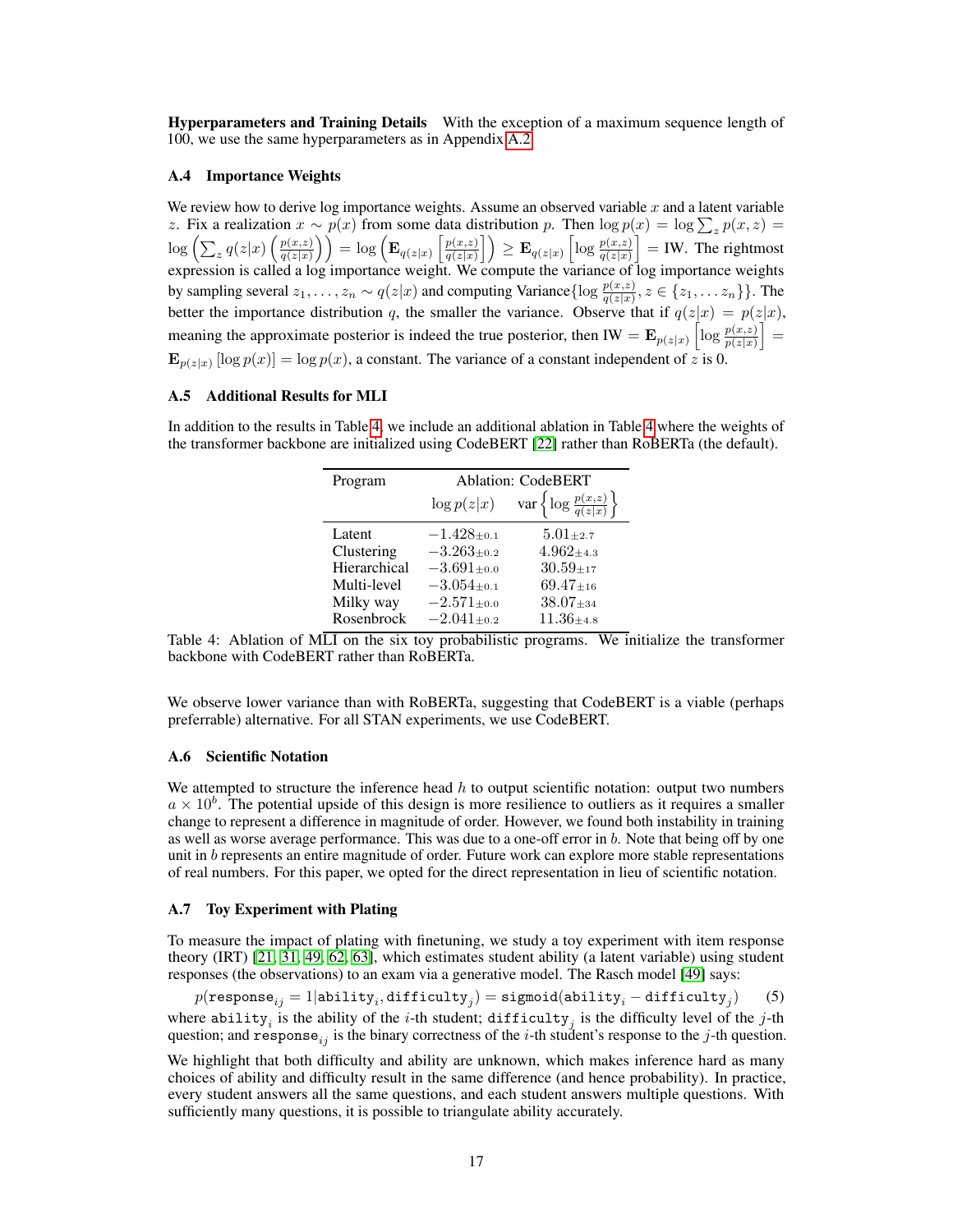<span id="page-17-0"></span>

Figure 9: Comparison of finetuning to zero-shot on plated IRT.

To set up the toy experiment, we write a probabilistic program where each student answers 30 questions, where ability $_i \sim \mathcal{N}(0, 1)$  and difficulty $_j \sim \mathcal{N}(0, 1)$  are both drawn from standard Gaussians [\[49\]](#page-11-14). Next, we generate a dataset of 10k programs by ancestral sampling, and optimize Equation [2](#page-3-0) (masking random subsets of variables). We do this three times with different minibatch sizes of  $k = 1, 2$ , and 5 as thirty responses is too long to fit into 512 tokens (for transformer inputs). Separately, we generate 100 test programs not used in training, masking only the ability variable in each.

We study three different ways to do plated inference for ability: the goal is that during test time, we would like to

use all student responses (to the 30 questions) rather than just a minibatch of  $k$  questions. We compare finetuning with Equation [4](#page-6-2) to "zero-shot", a baseline that infers ability using only  $k$  observations. Additionally, we include a stronger zero-shot baseline (called "product"): for a test program, we build several minibatches, all of size  $k$  but composed of different randomly sampled questions. For each minibatch, perform inference for ability, resulting in a posterior Gaussian. Finally, given several Gaussians, apply a product of experts [\[34,](#page-10-21) [64\]](#page-12-1) to arrive at a final posterior. Figure [9](#page-17-0) plots  $\log p(\texttt{ability}_i | ...$  rest of program ...) averaged over test programs for the three approaches. We find that while product improves upon zero-shot performance (by incorporating more information), finetuning achieves higher quality inference still (at the cost of more computation).

**Review of Product of Experts** Suppose we are given  $k$  Gausian distirbutions. Then, a product of these Gaussian "experts" is itself Gaussian [\[11\]](#page-9-15) with mean  $\mu = (\sum_i \mu_i \text{T}_i)(\sum_i \text{T}_i)^{-1}$  and covariance  $\Sigma = (\sum_i \mathrm{T}_i)^{-1}$ , where  $\mu_i$ ,  $\Sigma_i$  are the parameters of the *i*-th Gaussian expert, and  $\mathrm{T}_i = \Sigma_i^{-1}$  is the inverse of the covariance (i.e., the precision).

| Approach  | k. | $\log p(z x)$       |
|-----------|----|---------------------|
| zero shot | 1  | $0.5174 \pm 0.0122$ |
| zero shot | 2  | $0.6930 + 0.0226$   |
| zero shot | 5  | $1.2824 \pm 0.0077$ |
| product   | 1  | $0.7231 \pm 0.0008$ |
| product   | 2  | $0.7707 + 0.1154$   |
| product   | 5  | $1.3201 + 0.0858$   |
| fientune  | 1  | $0.8743 + 0.0069$   |
| fientune  | 2  | $1.0836\pm0.0866$   |
| fientune  | 5  | $1.7331 + 0.0728$   |

Table 5: Analogous results to Figure [9](#page-17-0) for inferring ability from plated IRT models.

**Tabular Results** We include a table reporting log probability for the three approaches to inferring ability. This shows the same results as in Figure [9.](#page-17-0)

Hyperparameters and Training Details We separate the choices for pretraining (MLI) and finetuning. In pretraining, we use a maximum length of 512 and a maximum gradient norm of 5. All other parameters are identical to Appendix [A.2.](#page-14-0) For the product of experts, we resample minibatches 10 times. In downstream finetuning, we take gradient steps on the top 6 layers of the transformer, initializezd with pretraining weights. We perform a separate optimization for all 100 test programs with batch size of 4, learning rate 4e-3, for 1000 iterations and no gradient clipping. We maintained the linear learning rate scheduler with 5 000 warmup steps. These hyperparameters were taken from the default RoBERTa config in Huggingface.